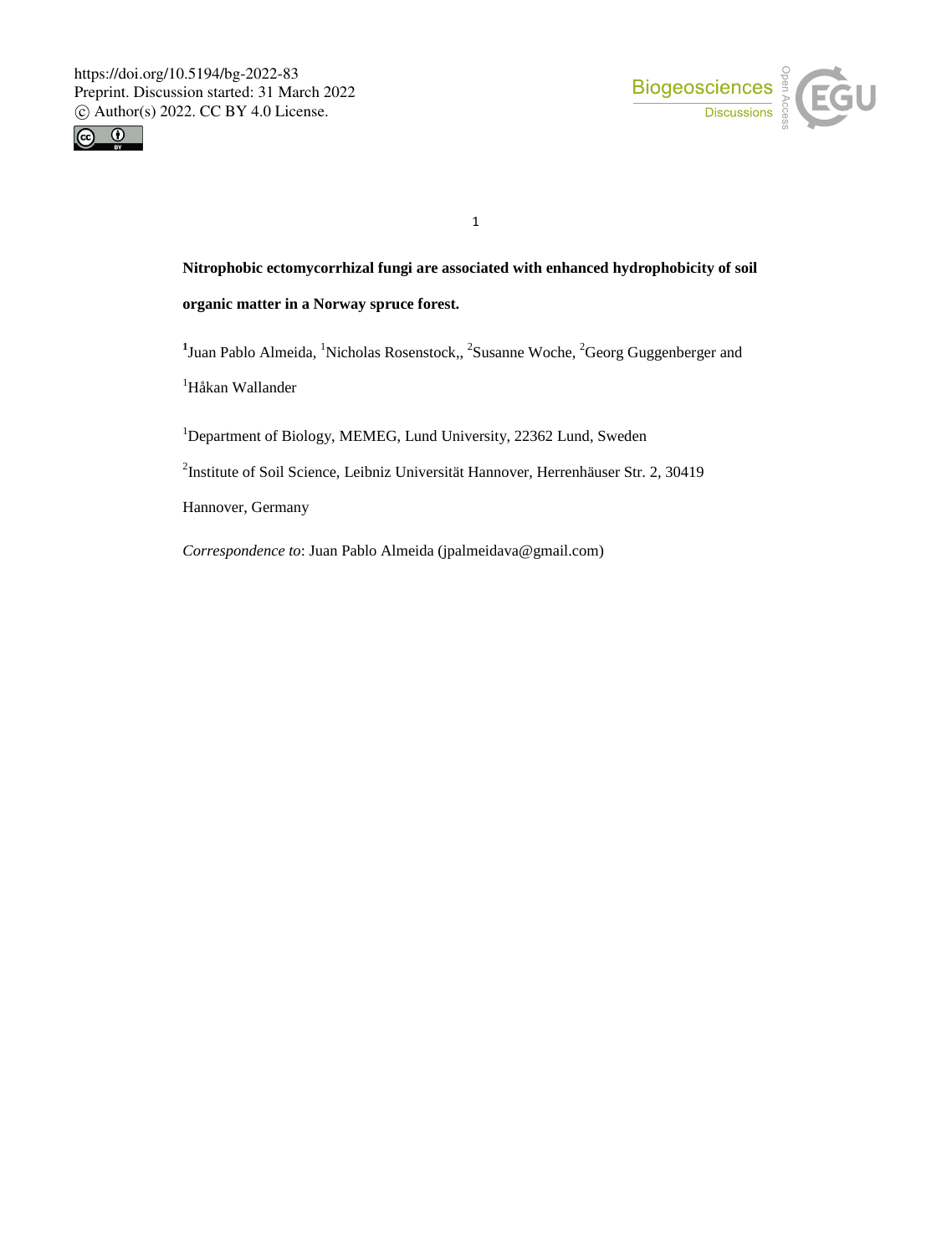



## **Abstract**

| 2              | In boreal forests an important part of the photo assimilates are allocated belowground to              |
|----------------|--------------------------------------------------------------------------------------------------------|
| 3              | support ectomycorrhizal fungi (EMF) symbiosis. The production of EMF extramatrical                     |
| 4              | mycelium can contribute to carbon (C) sequestration in soils but the extent of this contribution       |
| 5              | depends on the composition of the EMF community. Some species can decrease soil C stocks               |
| 6              | by degrading soil organic matter (SOM) and certain species may enhance soil C stocks by                |
| $\overline{7}$ | producing hydrophobic mycelia which can reduce the rate of SOM decomposition. To test                  |
| 8              | how EMF communities contribute to the development of hydrophobicity in SOM we                          |
| 9              | incubated sand-filled fungal-ingrowth meshbags amended with maize compost for one, two or              |
| 10             | three growing seasons in non-fertilized and fertilized plots in a young Norway spruce (Picea           |
| 11             | abies) forest. We measured hydrophobicity as determined by the contact angle, the C/N ratios           |
| 12             | in the meshbags contents along with the amount of new C entering the meshbags from outside             |
| 13             | (determined by C3 input to C4 substrate), and related that to the fungal community                     |
| 14             | composition. The proportion of EMF species increased over time to become the dominant                  |
| 15             | fungal guild after three growing seasons. Fertilization significantly reduced fungal growth and        |
| 16             | altered EMF communities. In the control plots the most abundant EMF species was                        |
| 17             | Piloderma oliviceum, which was absent in the fertilized plots. The hydrophobicity of the               |
| 18             | meshbag contents reached the highest values after three growing seasons only in the                    |
| 19             | unfertilized controls plots and was positively related to the abundance of P. olivaceum, the           |
| 20             | C/N ratios of the meshbag contents, and the amount of new C in the meshbags. These results             |
| 21             | suggest that some EMF species are associated with higher hydrophobicity of SOM and that                |
| 22             | EMF community shifts induced by fertilization may result in reduced hydrophobicity of soil             |
| 23             | organic matter which in turn may reduce C sequestration rates.                                         |
| 24<br>25       | Key words: Ectomycorrhizal fungi, Contact angle, hydrophobicity, fertilization, fungal<br>communities. |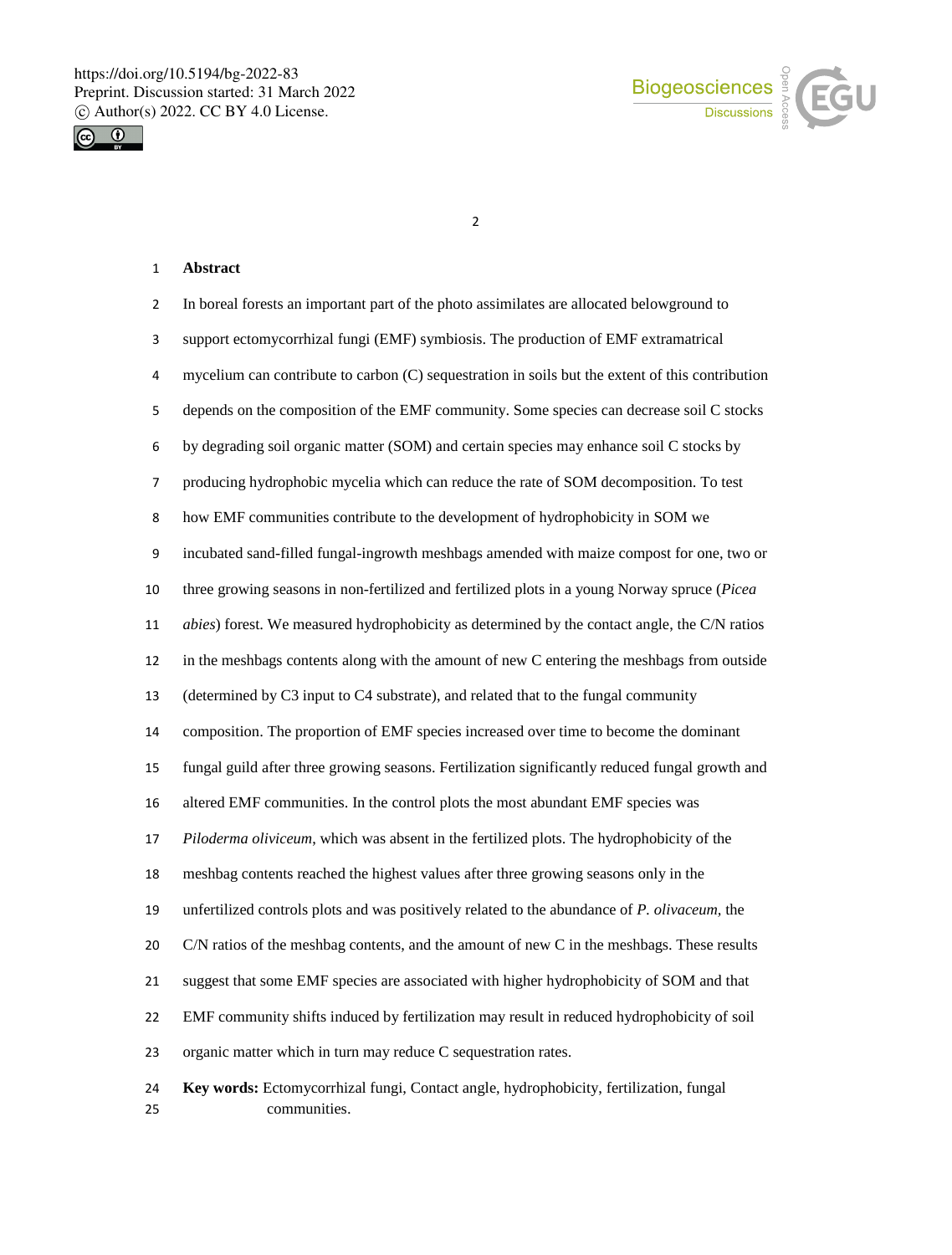



### **1 Introduction**

| 27 | Fertilization of forests has been suggested as a way to increase C sequestration to mitigate  |
|----|-----------------------------------------------------------------------------------------------|
| 28 | climate change (Jörgenssen et al., 2021). In support for this, Bergh et al. (2008) found more |
| 29 | than doubling of aboveground growth of young Norway spruce forests in response to yearly      |
| 30 | additions of a complete fertilizer in experimental sites in Sweden. A major part of gross     |
| 31 | primary production, between 25% and 63% according to Litton et al. (2007), is however         |
| 32 | allocated belowground to roots and associated ectomycorrhizal fungi, and this portion usually |
| 33 | declines in response to fertilization (Högberg, 2010). In support for this, reduced growth of |
| 34 | EMF mycelium was found in the young fertilized Norway spruce stands studied by Bergh et       |
| 35 | al. (2008) (Wallander et al., 2011).                                                          |
| 36 | EMF form extensive mycelial networks, which efficiently distribute C in the soil              |
| 37 | (Smith and Read, 2008), and this mycelium is turning into necromass when the mycelium         |
| 38 | dies. Necromass from different EMF species decomposes at different rates (Koide et al.,       |
| 39 | 2009). Melanin content appears to have a negative influence for necromass decomposition,      |
| 40 | but physical protection is also an important factor to reduce decomposition according to      |
| 41 | Fernadez et al. (2016). SOM can be protected from decomposition in aggregates where           |
| 42 | hydrophobic coatings of mineral particles limit water penetration (Goebel et al., 2011; von   |
| 43 | Lützow et al., 2006), and hydrophobic SOM generally decomposes slower than hydrophilic        |
| 44 | SOM (Nguyen and Harvey, 2003; 2001). Since some EMF species form hydrophobic, while           |
| 45 | others form hydrophilic mycelia (Unestam and Sun, 1995), the composition of the EMF           |
| 46 | community may thus have fundamental importance for the SOM properties and subsequently        |
| 47 | for carbon sequestration rates in the soil.                                                   |
| 48 | In contrast to carbon accumulating activities by EMF, certain species may also reduce         |
| 49 | soil C stocks by mineralizing nitrogen (N) and phosporus (P) from SOM (Shah et al., 2016;     |
|    |                                                                                               |

Lindahl and Tunlid, 2015; Bödecker et al., 2014). Bending and Read, 2015 demonstrated that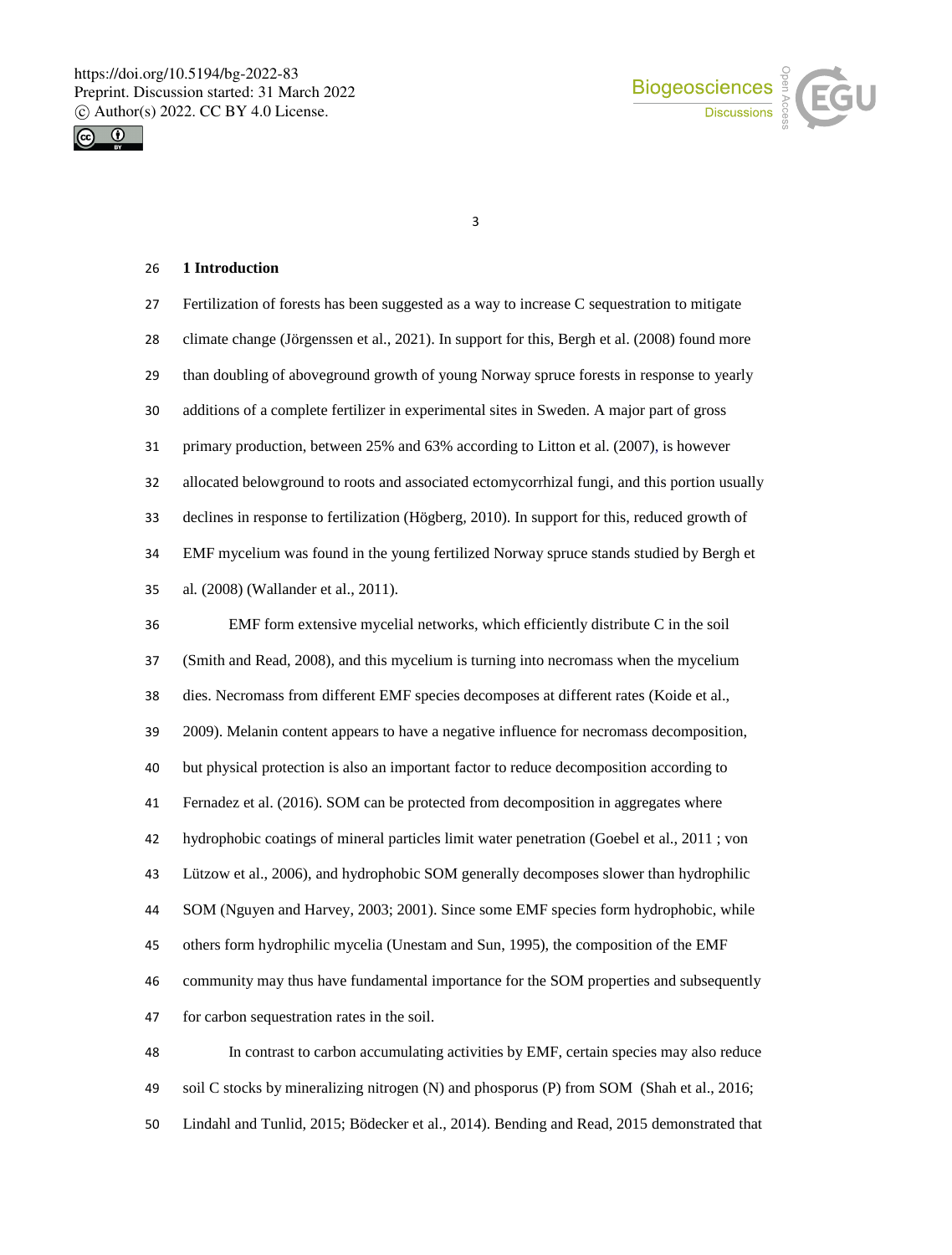



| 51 | large amounts of N (23 %) and P (22%) in SOM can be mobilized and transferred to the host           |
|----|-----------------------------------------------------------------------------------------------------|
| 52 | plant in mesocoms grown in the laboratory, and this modification of SOM is likely to reduce         |
| 53 | further decomposition performed by saprophytes in the soil (Fernandez and Kenedy, 2015;             |
| 54 | Gadgil and Gadgil, 1971). Ectomycorrhizal fungi may thus have opposing effects on the               |
| 55 | amount of SOM, and differences in community composition was proposed as one explanation             |
| 56 | to different C accumulation rates in boreal forests in northern Sweden (Clemmensen et al.,          |
| 57 | 2015 ; 2013); later successional stages that accumulated more C were dominated by ericoid           |
| 58 | mycorrhizal fungi with recalcitrant necromass, while younger successional stages that               |
| 59 | accumulated less C were dominated by EMF of long distance exploration types with a high             |
| 60 | capacity to degrade soil organic matter. Certain species of EMF may have exceptional                |
| 61 | importance for organic matter accumulation as the presence of Cortinarius acutus resulted in        |
| 62 | 33% lower C storage in the organic top soils in 359 investigated stands in boreal forests in        |
| 63 | Sweden (Lindahl et al., 2021).                                                                      |
| 64 | It is well known that fertilization with N has a strong impact on growth and                        |
| 65 | composition of EMF (Lilleskov et al., 2011; Wallenda and Kottke 1988). Lilleskov et al.             |
| 66 | (2011) demonstrated that species sensitive to N (e.g. Cortinarius, Tricholoma Suillus, and          |
| 67 | Piloderma) usually produce hydrophobic mycelia while N tolerant species often produce               |
| 68 | hydrophilic mycelia (e.g. <i>Laccaria, Russula, Lactarius</i> ). Loss of hydrophobic EMF species at |
| 69 | high N input could thus have consequences for SOM formation and C sequestration rates, but          |
| 70 | it is not well known to what extent EMF abundance has a significant effect on the overall           |
| 71 | hydrophobicity of SOM.                                                                              |
| 72 | In our study with young Norway spruce forests reported above (Wallander et al.,                     |
| 73 | 2011), we used mesh bags amended with maize compost (C4 plant material enriched in $^{13}$ C)       |
| 74 | to estimate EMF fungal growth in control and fertilized plots. In the present study we              |
| 75 | analysed the fungal communities as well as the hydrophobicity of the same mesh bag                  |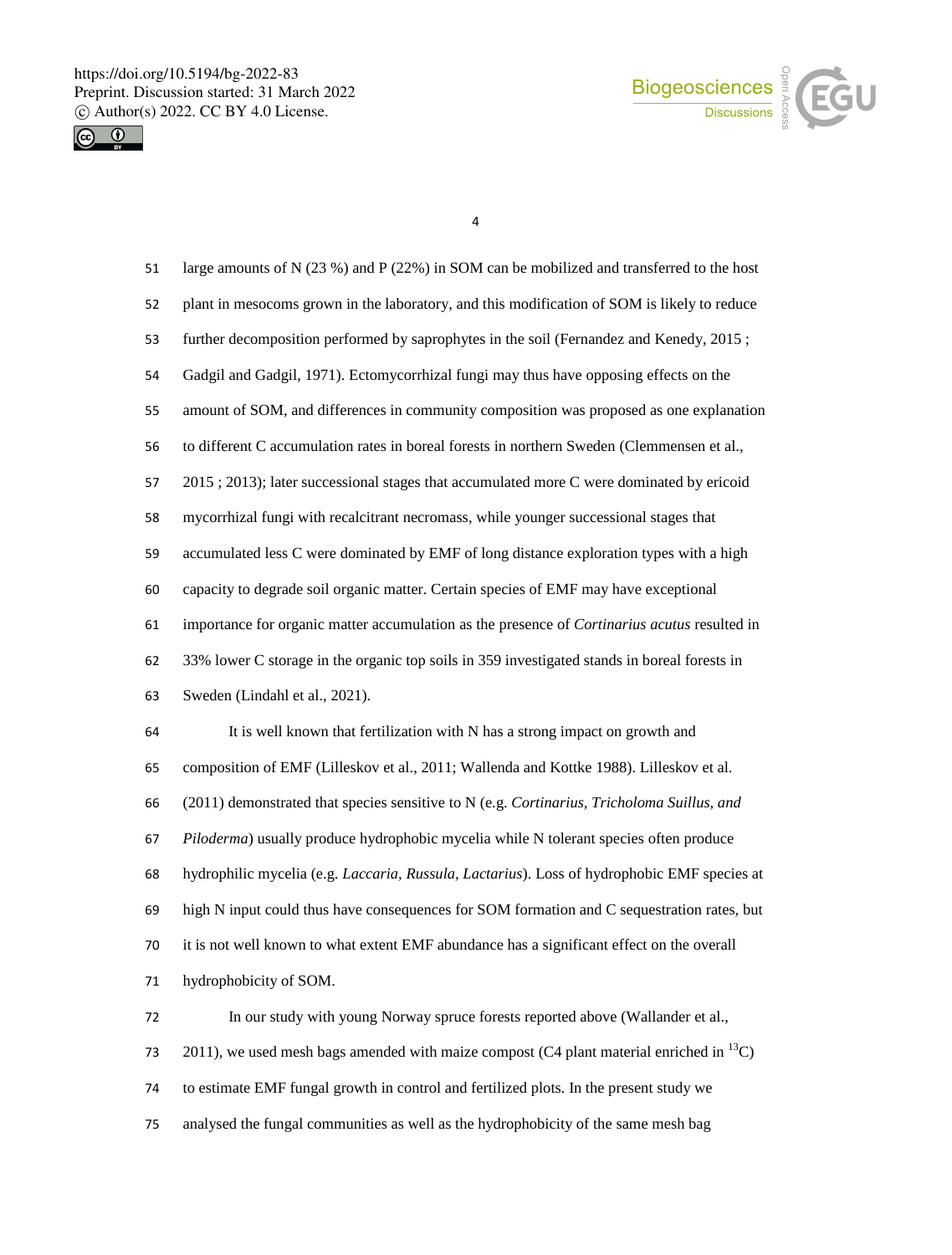



| 76 | contents. The mesh bags were harvested after one, two or three growing seasons in order to                              |
|----|-------------------------------------------------------------------------------------------------------------------------|
| 77 | follow fungal succession and development of hydrophobicity over time. All samples were                                  |
| 78 | subjected to 454-sequencing in order to characterize the fungal communities. We expected                                |
| 79 | community composition to be influenced by fertilization, and hydrophobicity to increase over                            |
| 80 | time when EMF biomass and necromass accumulates. We also expected more N to be                                          |
| 81 | removed by EMF from the mesh bags in the control than in the fertilized treatment. In                                   |
| 82 | addition, we expected higher hydrophobicity in control versus fertilized plots due to a higher                          |
| 83 | proportion of hydrophobic species.                                                                                      |
| 84 |                                                                                                                         |
| 85 | 2 Material and Method                                                                                                   |
| 86 | 2.1 Study site                                                                                                          |
| 87 | The experimental forest was located close to Ebbegärde in south-eastern Sweden (56°53'N                                 |
| 88 | 16°15E') in a 10 year old Norway spruce forest at time of sampling. The soil is a podzol on                             |
| 89 | coarse sandy glacial till (site index G29), and the depth of the humus layer varied between 3                           |
| 90 | and 8 cm.                                                                                                               |
| 91 | The treatments were designed in randomized block design with 3 fertilization treatments and                             |
| 92 | 3 blocks per treatment ( $n=3$ ). The plot size was 40 x 40 m. The fertilization treatments were:                       |
| 93 | the unfertilized Control plots and 2 Fertilization regimes. The fertilization was applied by                            |
| 94 | hand as 50-100 kg N ha <sup>-1</sup> every year for the first fertilization regime and as 100-150 kg N ha <sup>-1</sup> |
| 95 | every second year in the second fertilization regime. The supply of other macro- and                                    |
| 96 | micronutrients was adjusted to initial target ratios of each element to N (Linder, 1995). For                           |
| 97 | this study both fertilization regimes were treated as one fertilization treatment. For a more                           |
| 98 | detailed description of the fertilization regime see Bergh et al. (2008) and Wallander et al.                           |
| 99 | (2011).                                                                                                                 |
|    |                                                                                                                         |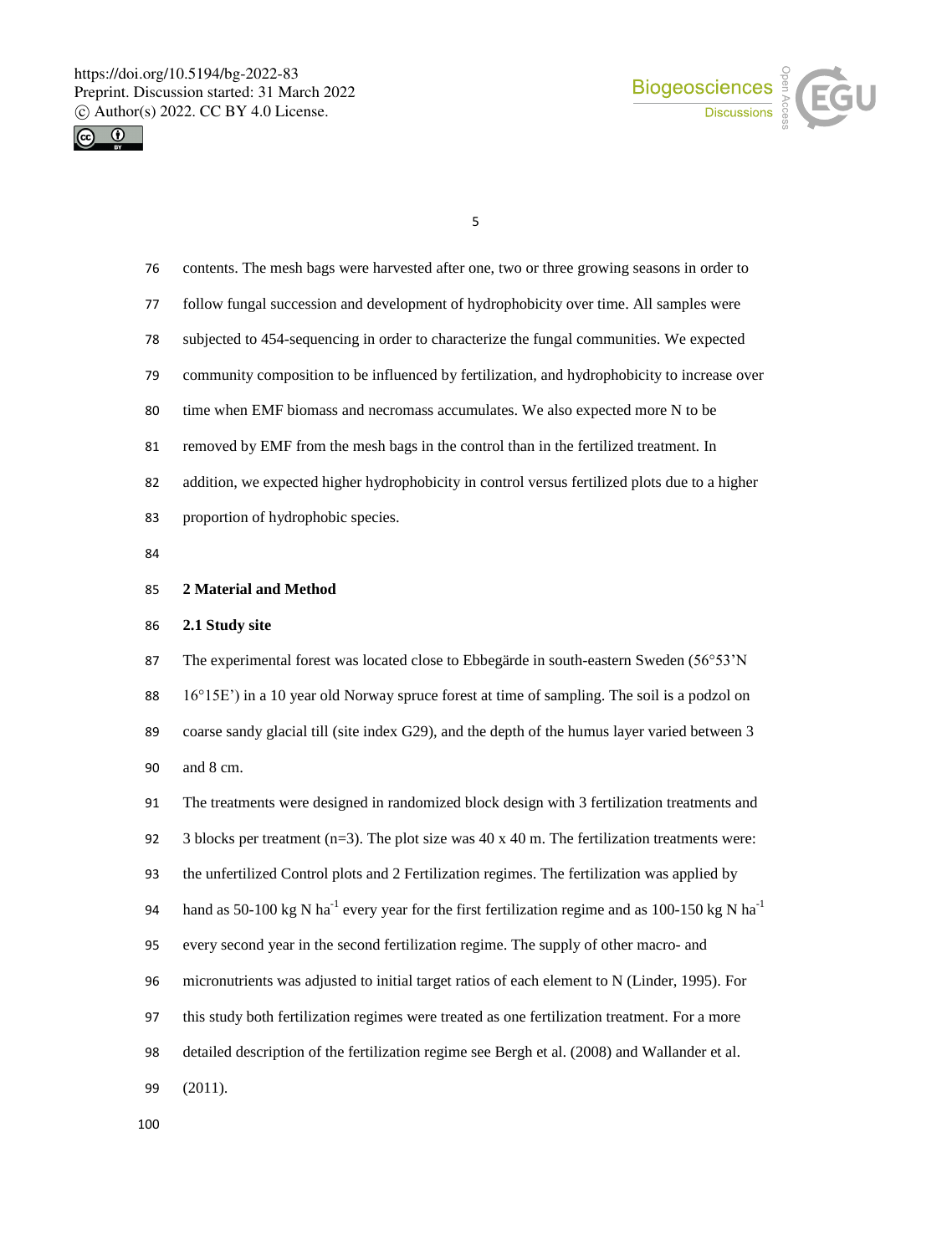



# **2.2 Experimental design**

| 102 | We used triangular shaped ingrowth bags made of nylon mesh (50 µm mesh size, 10 cm                |
|-----|---------------------------------------------------------------------------------------------------|
| 103 | side,~1 cm thick) to capture fungi growing in the soil. This mesh size allows the ingrowth of     |
| 104 | fungal hyphae, but not roots (Wallander et al., 2001). The mesh bags were filled with 30 g        |
| 105 | acid-washed quartz sand 0.36-2.0 mm, 99.6% SiO <sub>2</sub> , Ahlsell AB, Sweden) heated to a     |
| 106 | temperature of 600 °C overnight to remove all organic carbon. The sand was then mixed with        |
| 107 | $0.8\%$ (w/w) maize compost. Maize compost was used since it has a unique C isotopic              |
| 108 | signature, which makes it possible to estimate C influx into the mesh bags. Results from these    |
| 109 | measurements are presented in Wallander et al. (2011), Maize compost was produced by              |
| 110 | cutting maize leaves into small pieces and compositing in an isolated plastic compost bin for     |
| 111 | 12 months. After that the compost was kept at $+4$ °C. Fresh compost was forced through a 2       |
| 112 | mm mesh and then mixed with dry sand to make a uniform mixture. The sand maize mixture            |
| 113 | had a carbon content of 0.4%. The bags were buried at approximately 5 cm depth in the             |
| 114 | interface between the organic horizon and the mineral soil where EM fungi are abundant            |
| 115 | (Lindahl et al., 2007). First harvest was done in November 2007, after 8 months incubation.       |
| 116 | The second harvest was done in November 2008 and the third harvest was done in November           |
| 117 | 2009. Four meshbags were pooled to make 1 composite sample for each block, year and               |
| 118 | treatment. In the laboratory the mesh bags were opened and the contents from the four             |
| 119 | replicate mesh bags from each experimental plot were carefully pooled and mixed.                  |
| 120 | Subsamples were taken for subsequent analyses (ergosterol, hydrophobicity, C and N content,       |
| 121 | fungal community) and immediately frozen.                                                         |
| 122 | The abundance of $\delta^{13}C$ as well as total C and N content were analyzed using an elemental |
| 123 | analyzer (model EuroEA3024; Eurovector, Milan, Italy) connected to an Isoprime isotope-           |
| 124 | ratio mass spectrometer (Isoprime, Manchester, UK) as described by Wallander et al. (2011).       |
| 125 | The isotopic shift that occurred when $^{13}$ C depleted C (mainly EMF mycelia) entered the bags  |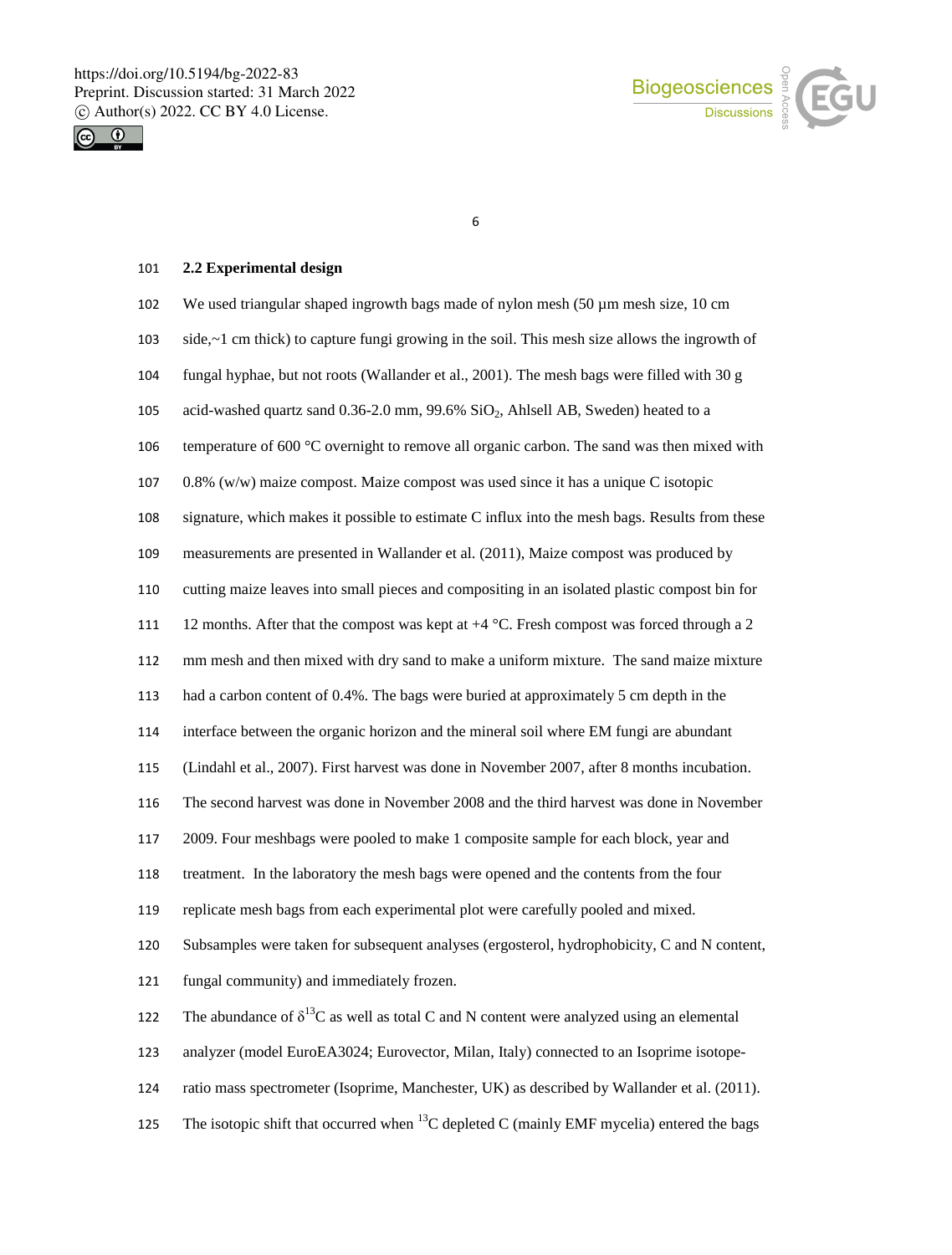



- from outside was used to calculate the amount of new C in the mesh bags. For details see
- (Wallander et al. 2011).

## **2.3 DNA extraction, PCR and 454 sequencing**

Ten grams of the sand/maize mixture from the composite samples was homogenized using a

- ball mill without a ball (Retsch, Haan, Germany). DNA was extracted from the homogenized
- samples by adding CTAB buffer (2 % cetyltrimetylammoniumbromid, 2 mM EDTA, 150 mM

133 Tris-HCl, pH 8), vortexing, and then incubating at 65  $\degree$ C for 1.5 h, followed by chloroform

- addition, vortexing, supernatant removal, and isopropanol and ethanol precipitation. The
- 135 pellet was resuspended in 50 µl of MiliQ-water (Millipore) and further cleaned using Wizard
- DNA clean-up kit (Promega, Madison, WI, USA).

137 PCR was carried out for each sample in 3 triplicate 25 µl reactions, using the fungal- specific primers ITS1-F (Gardes and Bruns 1993) and ITS4 (White et al. 1990). Each primer was elongated with adaptors required for 454 pyrosequencing (ITS1-F/A adaptor and ITS4/B adaptor). The ITS4 also contained a sample specific tag consisting of 8 bases; ITS1-F/A : 5´- CCTATCCCCTGTGTGCCTTGGCAGTCTCAGCTTGGTCATTTAGAGGAAGTAA-3´;

ITS4/B :5´-

#### CCATCTCATCCCTGCGTGTCTCCGACTCAG*XXXXXXXX*TCCTCCGCTTATTGATATG

- C-3´. PCR products were purified with Agencourt AMPure kit (Agencourt Bioscence
- Corporation, Beverly, MA, USA) in order to remove residual salts, primers and primer
- dimers. The concentration of the purified PCR products was measured with the PicoGreen ds
- DNA Quantification Kit (Molecular Probes, Eugene, OR, USA) on a FLUOstar OPTIMA
- (BMG LABTECH Gmbh, Ortenberg, Germany). Equal amounts of DNA from each sample
- were pooled into one single pool and submitted for 454 pyrosequencing. Sequencing was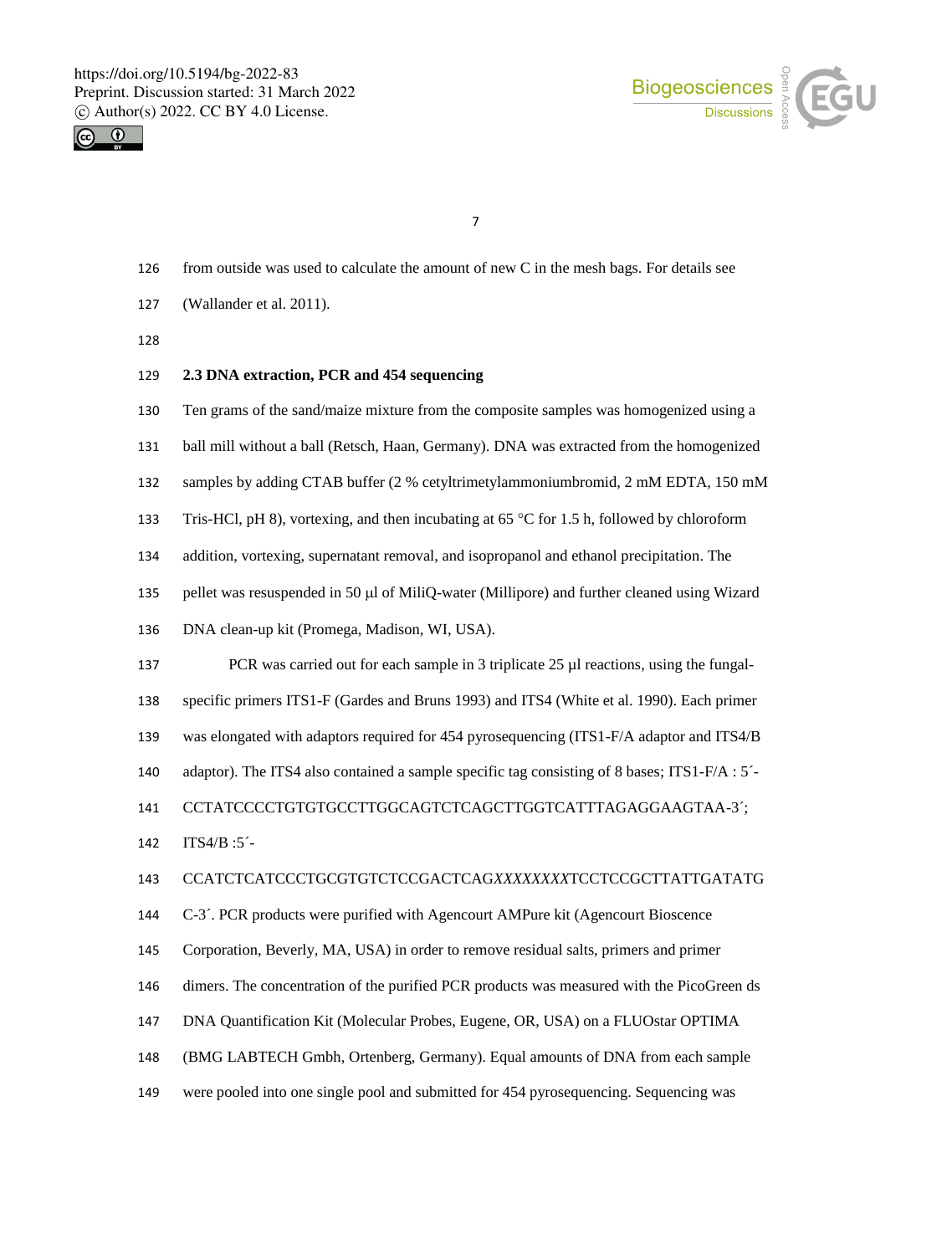



- performed on a FLX 454 (Roche Applied Biosystems, City, Country) using the Lib-L
- chemistry at the Pyrosequencing facility at Lund University, Lund, Sweden.
- 

## **2.4 Bioinformatic analysis**

 After sequencing sequences were trimmed and filtered using Mothur v1.34 (Schloss et al., 2009). Sequences outside the *ITS2* region and chimeric sequences were removed using ITSx extractor v1.5.0 (Bengtsson-Palme et al., 2013). After filtering, a Bayesian clustering was applied to the sequences using the Gaussian Mixture model CROP (Hao et al., 2011) at 97% sequence similarity, and a set of operational taxonomic units (OTUs) was thus obtained. Clusters that were only found in one mesh bag sample (one PCR reaction) were excluded, further reducing the possibility that any chimeric sequences were used in our analysis. Search for sequence identities were performed by iteratively BLASTing (Basic Local Alignment Search Tool) against 2 different sequence databases, the first was the UNITE (Koljalg et al., 2005, http://unite.ut.ee/index.php) reference/representative sequence database (21,000 seqs, dynamic taxa threshold, release date 2014-02-09), and the second was the full UNITE+INSD sequence database (377,000 seqs, dynamic threshold, release date 2014-02-15)(Karsch- Mizrachi et al., (2012). The UNITE and INSD databases were purged of all sequences, nearly 25% of the total, that did not have any taxonomic information, primarily environmental samples from soils and roots using boolean terms (ex. Environmental, uncultured, root endophyte, unidentified). Sequences were assigned to species when there was at least 97 % similarity between query sequence and top hit. Sequences that failed to match at this threshold were excluded. Separate clusters that matched the same database sequence were subsequently lumped into one OTU.

 Using names and taxonomy associated with the OTU's, the total fungal community was divided by both phylum (Basidiomycota, Ascomycota, Zygomycota, and Chytridiomycota)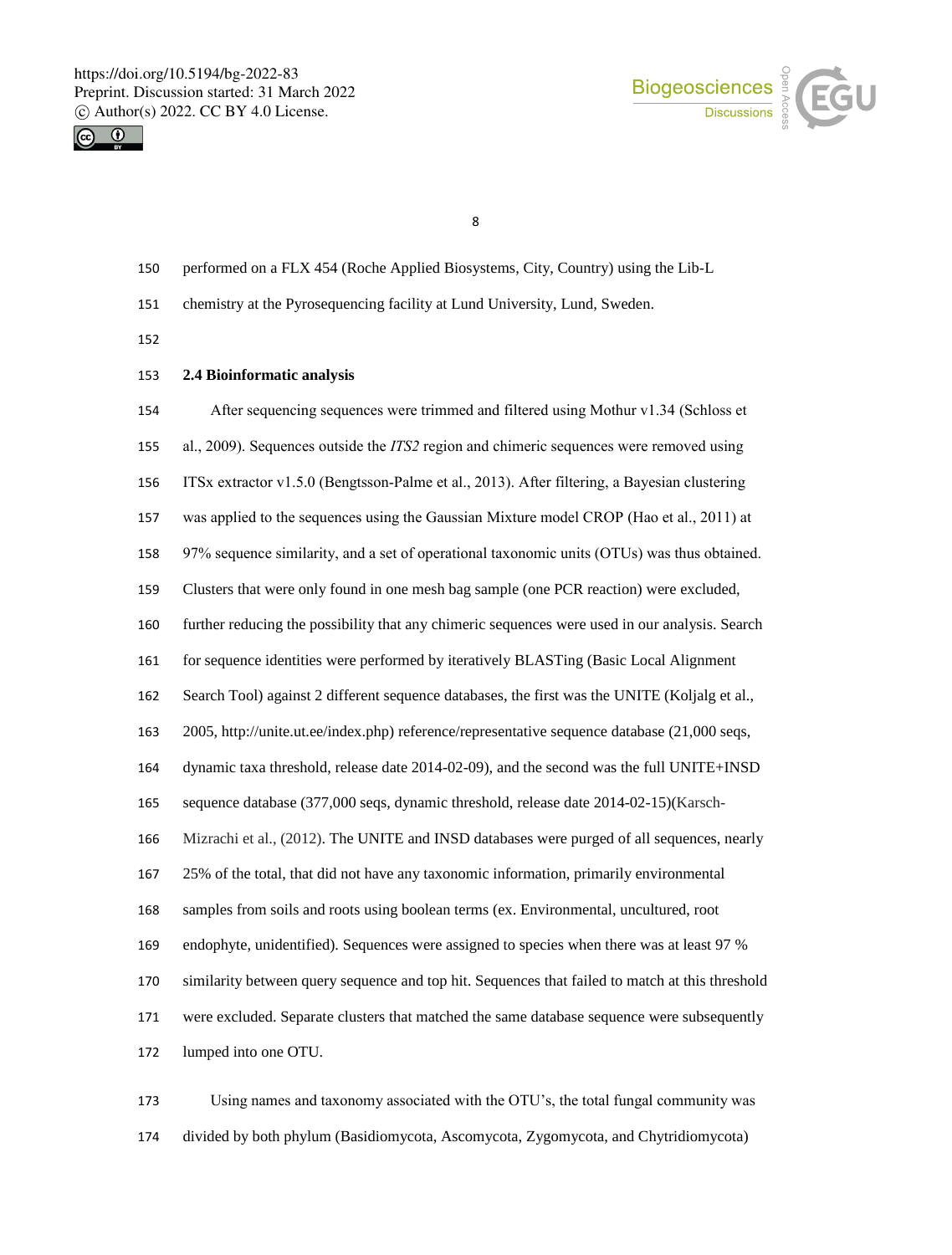



- and function (known ectomycorrhizal fungi, unknown ectomycorrhizal status, saprotrophic
- fungi); OTUs were considered known ectomycorrhizal fungi based on the knowledge of the
- ecology of known close relatives (genera or below) according to Tedersoo et al*.* (2010).
- After filtering, each sample was rarified to the median number of reads using the
- "rrarefy" function in the VEGAN package (Oksanen et al., 2013) in R (R Core Team, 2013).
- For community comparison (total, or for ectomycorrhizal fungi), all read abundances were
- converted to fractional abundance, such that the read abundances for all OTUs for each
- sample totaled to 1.

#### **2.5 Hydrophobicity**

- The hydrophobicity was evaluated in terms of contact angle (CA) with the sessile drop
- method (Bachmann et al., 2003), using a CCD-equipped CA microscope (OCA 15,
- DataPhysics, Filderstadt, Germany). Here the angle a drop of water forms at the <solid-liquid-
- vapor interphase is measured. This contact angle is used to describe the wettability of the
- surface; a CA≥90 indicates a hydrophobic and a zero CA a hydrophilic surface. A CA>0° and
- <90° indicates subcritical water repellency.

 For measurement, material from the meshbags contents was fixed on a glass slide with double-sided adhesive tape in an ideally one-grain layer. Placement of a water drop is

- 
- recorded and the initial CA evaluated after ending of mechanical disturbances by drop shape
- analysis (ellipsoidal fit) and fitting tangents on the left and right side of the drop, using the
- software SCA 20 (DataPhysics, Filderstadt, Germany; Goebel et al., 2013). CA is given as the
- mean CA of the left and right side of the drop. As an estimate about CA stability, CA again
- 197 was evaluated after 1 s (denoted as  $CA<sub>1s</sub>$ ) and after 5 s (denoted as  $CA<sub>5s</sub>$ ; Bachmann *et al.*,

2021).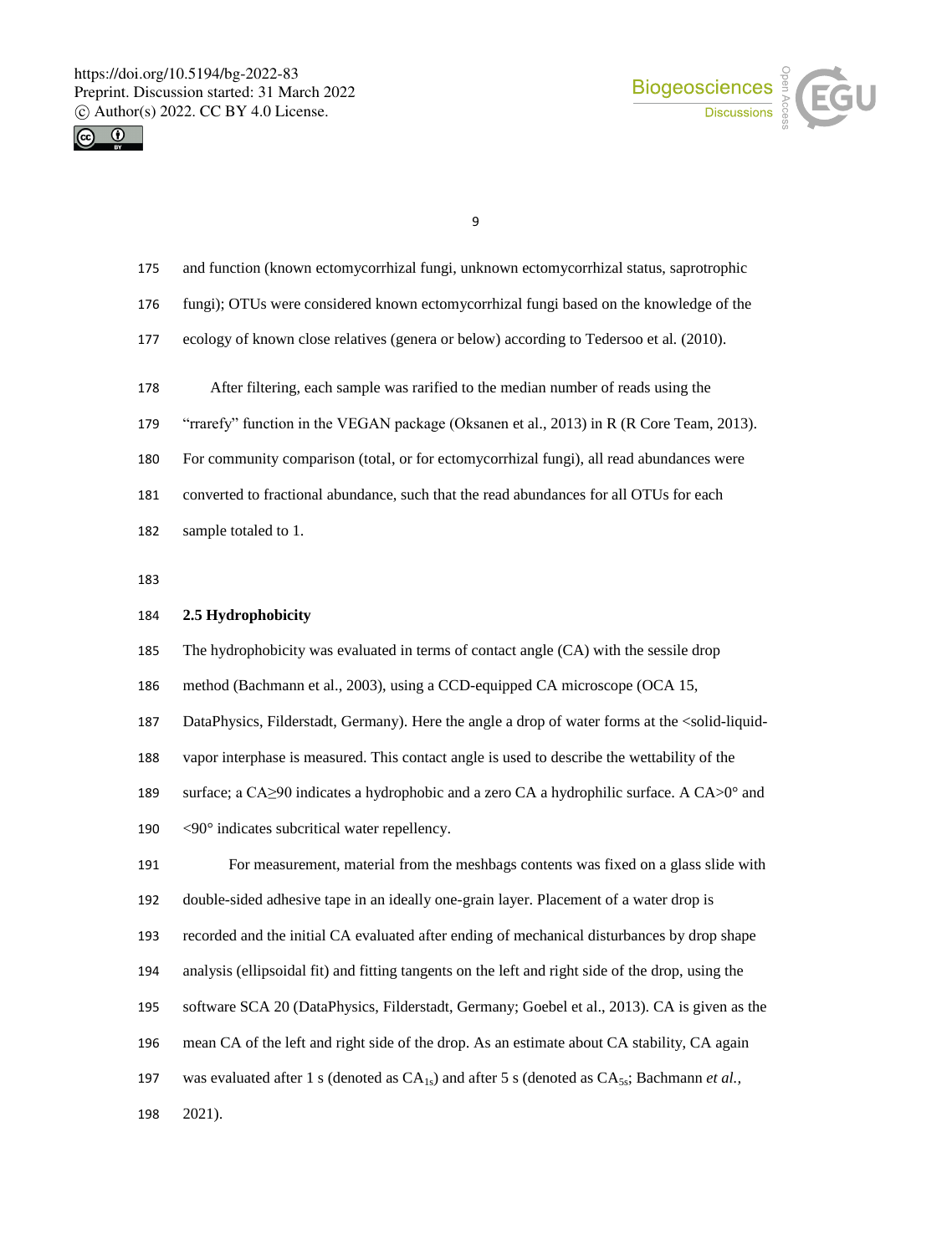



- Three replicates from each treatment (Control or Fertilized) and each incubation period (2007,
- 2008, 2009) were used in the measurements. One slide per replicate was prepared and for
- each slide six drops were placed and averaged to obtain one CA per replicate (n=6). Two
- slides containing the non-incubated sand-maize compost mix were also analyzed as a non-
- treated reference material. Due to the coarse texture of the meshbag material, the drop volume
- was 6 µL.

### **2.6 Statistical analysis**

- The statistical analyses for the fungal communities were performed using the VEGAN
- package (Oksanen et al., 2013) in R (R Core Team, 2013). Fungal communities were
- visualized with ordination using non-parametric multidimensional scaling (NMDS) using the
- metaMDS function. Differences in community structure were visually compared with
- centroids and the associated 95 % confidence interval associated with a t-distribution around
- the standard error of the centroid. To detect if the fungal communities were significantly
- influenced by the treatments (fertilization and incubation periods), permutational multivariate
- analysis of variance (PERMANOVA; Anderson, 2014) was performed. Pairwise comparisons
- between treatments were tested using pairwise Adonis test.
- To test for differences in hydrophobicity (contact angle), C/N ratios, new C inside the meshbags and ergosterol ANOVA and two ways ANOVA were performed using the CAR package (Fox & Weisberg, 2019) in R (R Core Team, 2013). To test for differences in the relative abundance of EMF species between the treatments, Dunn's test for non-parametrical samples was performed (Dinno, 2015).

 Principal component analysis (PCA) was used to analyze the relationships between the most abundant fungal species and the properties of the meshbag contents (hydrophobicity (contact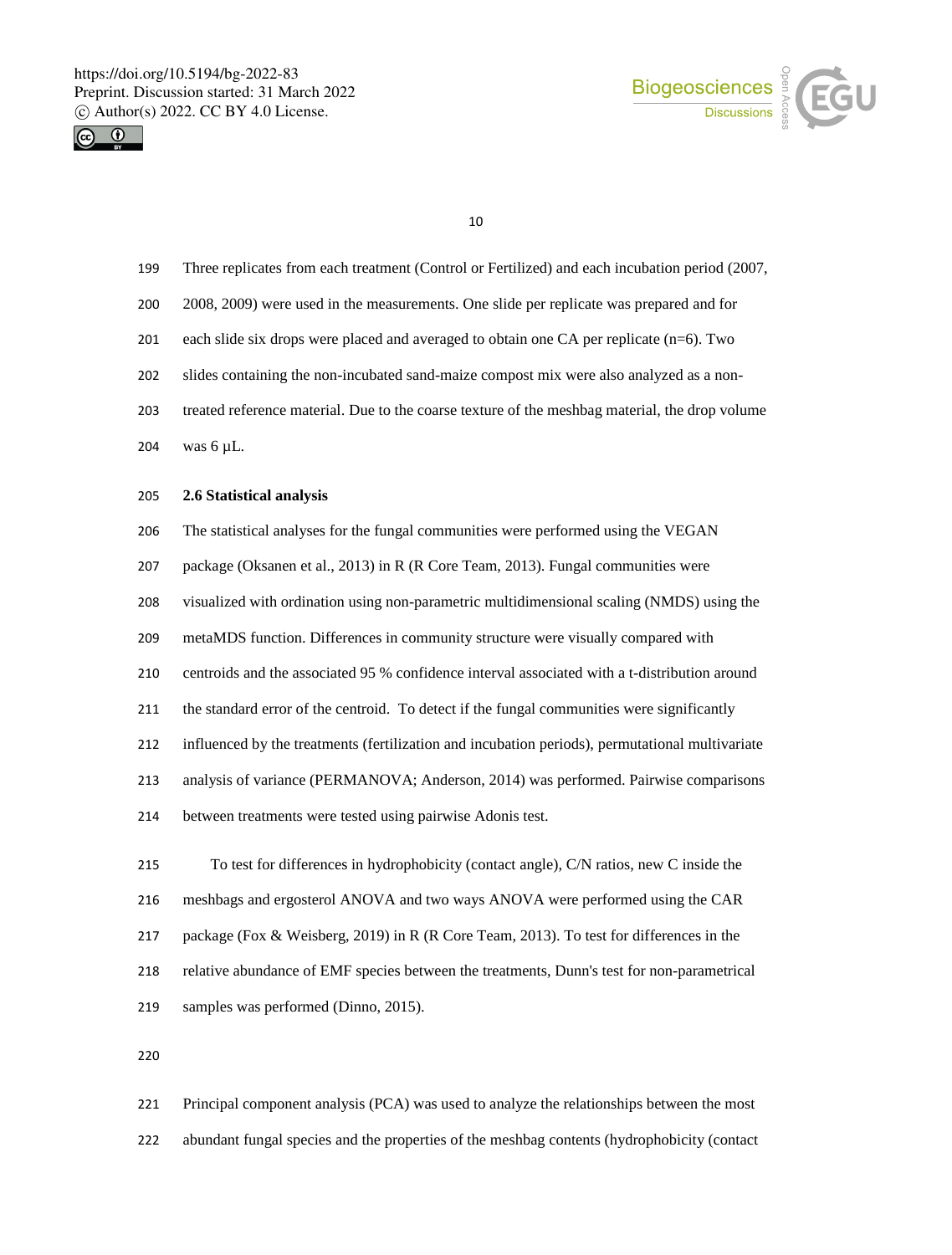



- 223 angle), C/N ratios, new carbon inside the meshbags, ergosterol) using the package
- 224 FactoMineR (Lê et al., 2008) in R (R Core Team, 2013).

225 226

- 227 **3 Results**
- 228 **3.1 Fungal biomass**
- 229 The concentration of ergosterol, as an estimate of fungal biomass, in the mesh bags have been
- 230 reported earlier (Wallander et al., 2011) and is summarized in Table 1. In brief, ergosterol
- 231 content increased from a starting value of 0.7 (original maize compost) to 2.2 mg  $g^{-1}$  in the
- 232 mesh bags after incubation for one growing season in control plots. After this the
- 233 concentration did not change significantly over the coming two years. In fertilized plots the
- 234 concentration was significantly lower than the control plots  $(ANOVA, F= 13.4; p<0.01)$
- 235 Table 1:

236 Average and standard error of the ergosterol concentrations, total C%, C/N ratio, amount of new carbon (C3<br>237 mainly from EMF). % of EMF DNA reads, and contact angle determined 5 seconds after placement of water

237 mainly from EMF), % of EMF DNA reads, and contact angle determined 5 seconds after placement of water<br>238 droplets placed on mesh bags material amended with maize compost (CA<sub>5S</sub>; estimation of contact angle stabil

droplets placed on mesh bags material amended with maize compost  $(CA_{5S};$  estimation of contact angle stability)

| Treatment  | Incubation     | Ergosterol        | C(%)            | C/N            | Amount of     | $%$ of EMF      | CA <sub>5s</sub> |
|------------|----------------|-------------------|-----------------|----------------|---------------|-----------------|------------------|
|            | time           | $\mu$ g g $^{-1}$ |                 |                | new C         | reads           | $\degree$ /SD    |
|            | (years)        |                   |                 |                | $mg g^{-1}$   |                 |                  |
| Initial    |                | 0.7               |                 | 11.9           |               |                 | $37.3 \pm 0.1$   |
| material   |                |                   |                 |                |               |                 |                  |
| Control    | 1              | $2.2 \pm 0.5$     | $0.38 \pm 0.02$ | $13.2 \pm 0.5$ | $0.6 \pm 0.2$ | $11.3 \pm 2.2$  | $62{\pm}2.8$     |
| Control    | $\overline{2}$ | $2.3 \pm 0.3$     | $0.43 \pm 0.11$ | $14.3 \pm 0.4$ | $0.9 \pm 0.2$ | $24,4 \pm 2.3$  | $67+4.4$         |
| Control    | 3              | $1.8 + 0.1$       | $0.42 \pm 0.07$ | $14.6 \pm 0.3$ | $1 \pm 0.4$   | $78.3 \pm 1.4$  | $78 \pm 7$       |
| Fertilized | $\mathbf{1}$   | $1.1 \pm 0.5$     | $0.42 \pm 0.02$ | $13 \pm 0.5$   | $0.5 \pm 0.2$ | $7 + 3.6$       | $62{\pm}3.6$     |
| Fertilized | $\mathfrak{2}$ | $1.6 \pm 0.6$     | $0.4 \pm 0.04$  | $13 \pm 0.6$   | $0.3 \pm 0.2$ | $31.3 \pm 11.9$ | $57+1.4$         |
| Fertilized | 3              | $1.1 \pm 0.2$     | $0.42 \pm 0.04$ | $12.4 \pm 0.2$ | $1 \pm 0.3$   | $71.8 \pm 6.3$  | $53 + 7.5$       |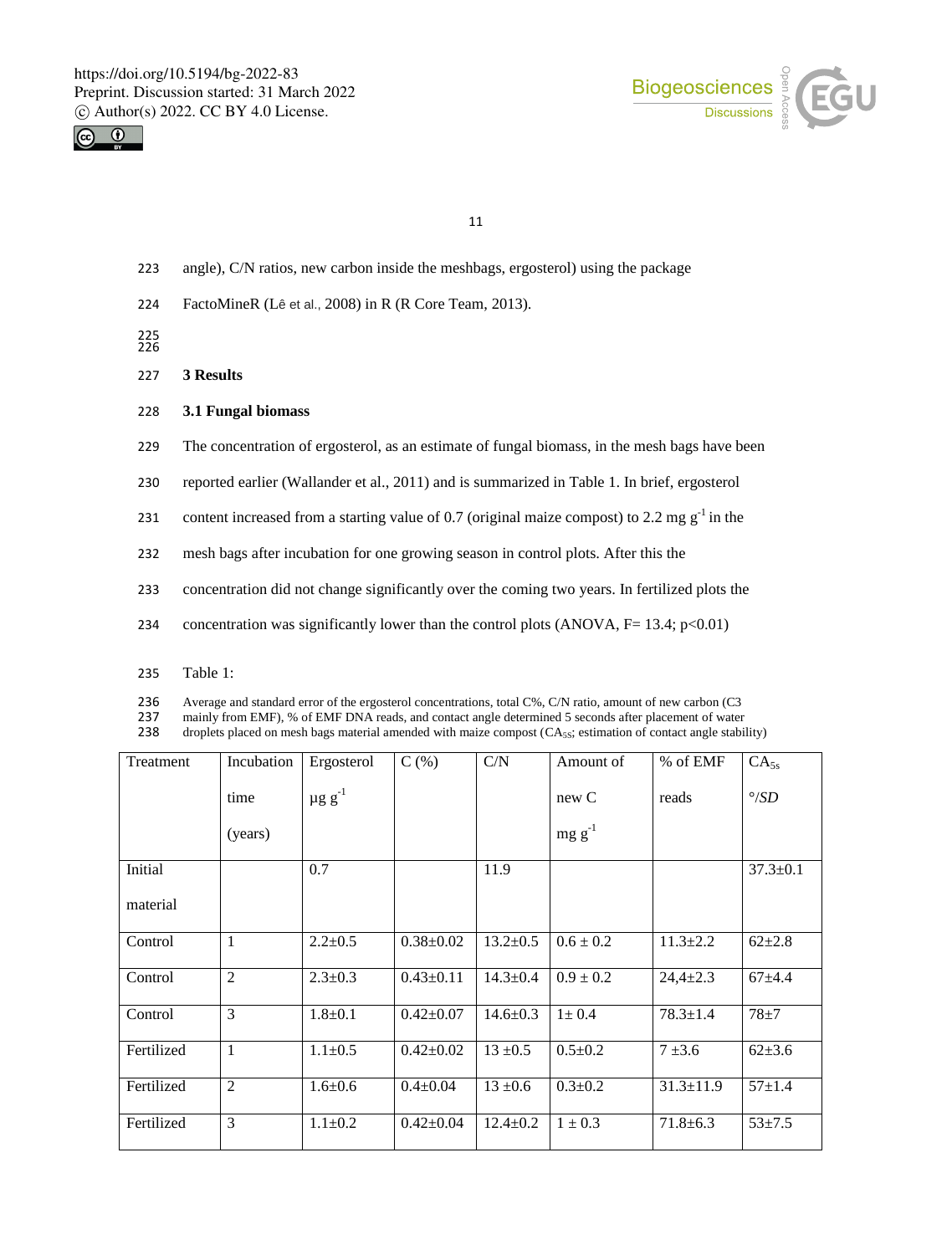



## 239 **3.2 Hydrophobicity, C content and C/N ratio of SOM**

- 240 Incubation in the field significantly increased hydrophobicity of the meshbag contents in the
- 241 unfertilized control plots as indicated by  $CA_{1s}$  and  $CA_{5s}$  (ANOVA, F= 6.2; p<0.05 and
- 242 ANOVA, F=10.2; p<0.01; respectively). CA of the control plots increased with incubation
- 243 time, but only the  $CA_{1s}$  and  $CA_{5s}$  were significantly different from the reference material (non-
- 244 incubated sand-maize compost mix), i.e., stability of CA was increased (Fig 1a).
- 245 Incubation in the field also affected hydrophobicity of the meshbag contents in the fertilized
- 246 plots as indicated by the initial CA and  $CA_{1s}$  and  $CA_{5s}$  (ANOVA,  $F = 5.2$ ; p<0.05; ANOVA,
- 247 F= 4.1; p=0.06 and ANOVA, F=3.9; p=0.05; respectively). The CA stability  $(CA_{1s}$  and  $CA_{5s})$
- 248 was increased compared to the reference material only in the one-year incubation meshbags.
- 249 As time of incubation in the soil increased, however, CA decreased. After 3 years of
- 250 incubation the initial CA became significantly smaller in comparison with the reference
- 251 material (Fig 1b). There were significant differences in the CA (initial,  $CA<sub>1s</sub>$  and  $CA<sub>5s</sub>$ )
- 252 between meshbags from the control and fertilized plots in the 3-years incubation bags with
- 253 smaller CA (initial,  $CA_{1s}$  and  $CA_{5s}$ ) for the fertilized plots compared to the control (2009; Fig.
- 254 1c, ANOVA, F= 3.2; p<0.05; F= 3,1; p=0.05 and F=2.8; p=0.06; respectively), but not for the
- 255 first and second incubation year (2007, 2008)
- 256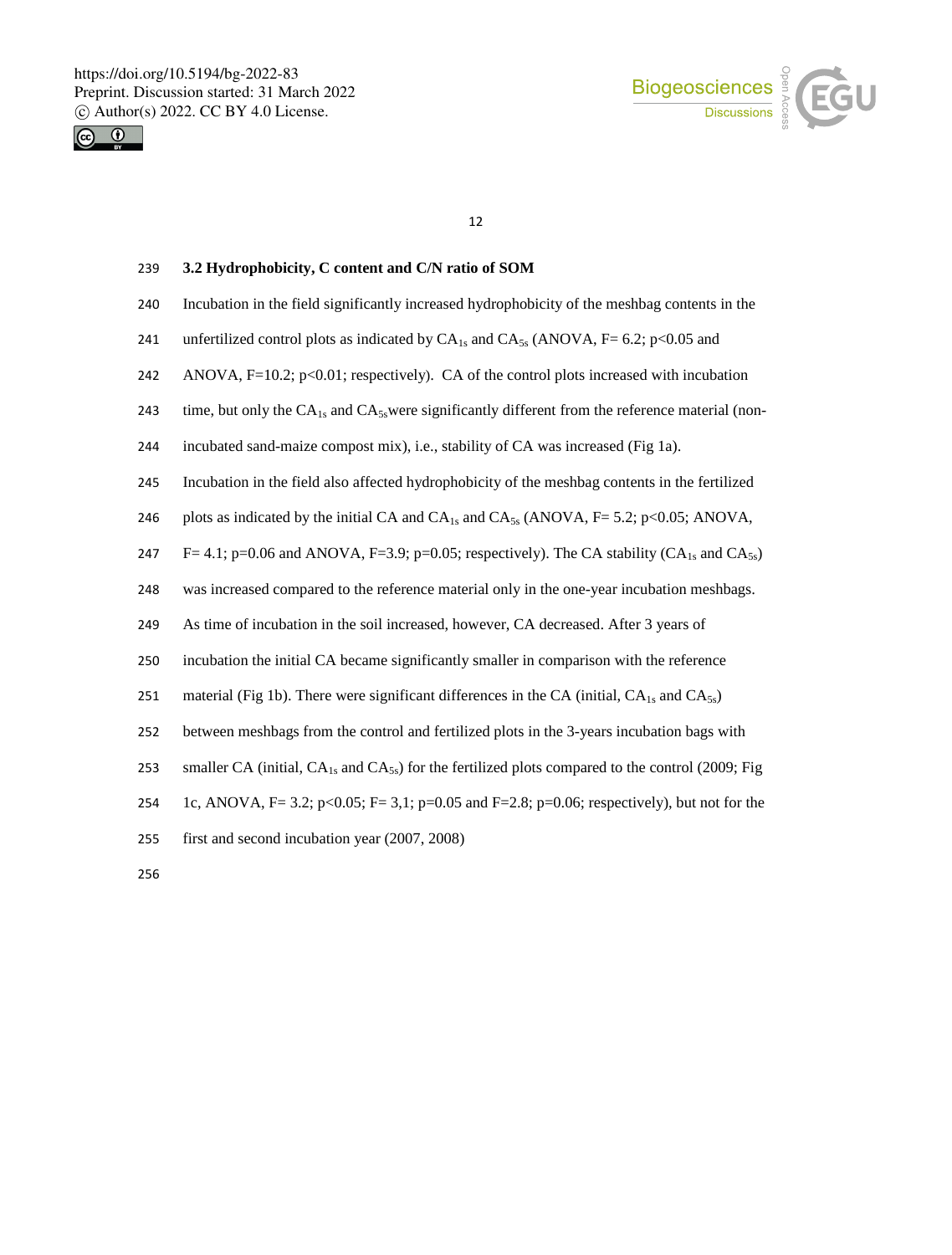





 Figure 1: Comparison between the averaged contact angle (CA) (n=3) between a) control treatment and reference material b) fertilization treatment and reference material and c) control and fertilized treatments. Bars represent standard deviation.

 The concentration of C in the mesh bags was not influenced by time or fertilization but the amount of new C (C3-C presumably from EMF) in the mesh bags was significantly affected by fertilization and was higher in the control plots than in the fertilized plots 265 according to the two-ways ANOVA (F=5.3 ; p<0.05). The amount of new C tended to increase with incubation time in the control plots (Table 1). The interaction between fertilization and incubation time were not significant.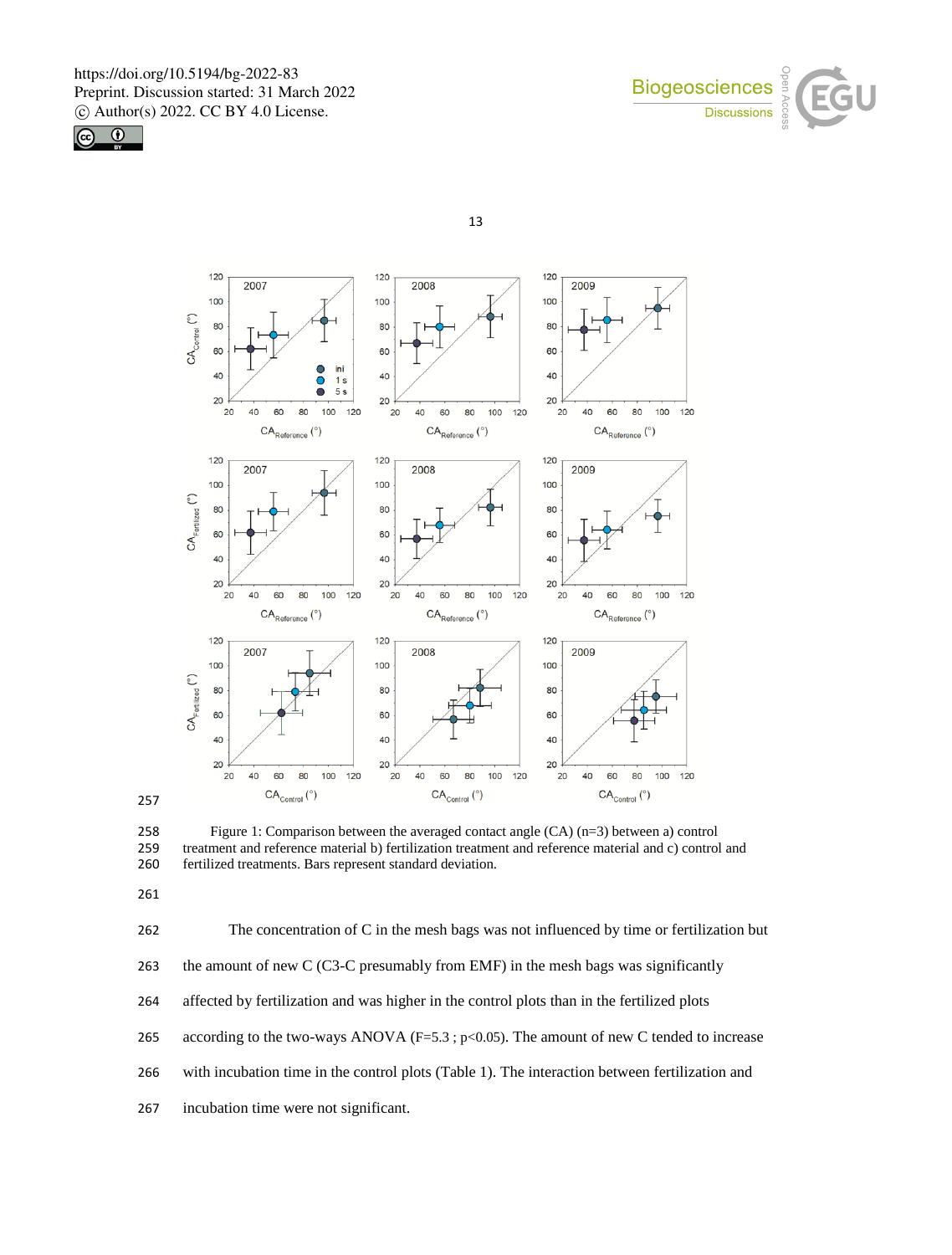



14

268 There was a positive correlation between the amount of new C and the hydrophobicity 269 for both CA<sub>1s</sub> and CA<sub>5s</sub> (Pearson, T = 2, p=0.06; T = 1.9, p=0.07; respectively) (Fig 2)

270



271

272 Figure 2: Correlation between the amount of new carbon in the meshbags and a) CA at 1s and b)<br>273 CA at 5 s. CA at 5 s.

274

275 The C/N ratio of the mesh bag content was 11.9 in the initial material, which increased to an

276 average of 14.6 and 12.2 after 3 years of incubation in the control and fertilized plots

277 respectively (Table 1). According to the two way ANOVA, fertilization had a significant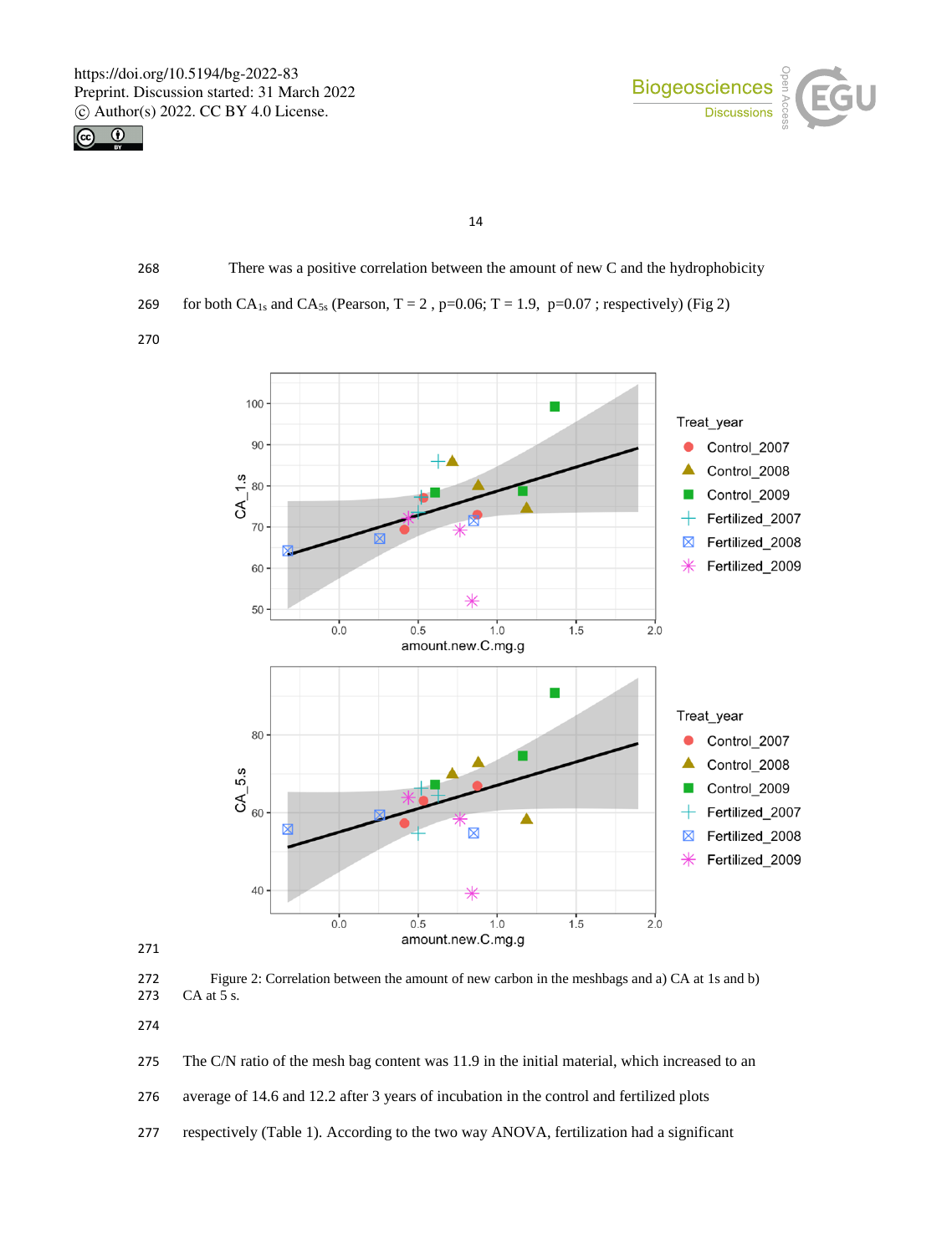



| 278 | effect on the C/N ratios of the meshbags (ANOVA, $F=6.1$ , $p<0.05$ ). The impact of incubation          |
|-----|----------------------------------------------------------------------------------------------------------|
| 279 | time or the interaction between fertilization and incubation was not significant. During the             |
| 280 | first two incubation years (2007, 2008) there were no differences between the C/N ratios in              |
| 281 | the control and fertilized samples. During the third incubation year (2009) the C/N ratios in            |
| 282 | the control samples were significantly higher than the C/N ratios in the fertilized samples.             |
| 283 |                                                                                                          |
| 284 | 3.3 Overall effects of the treatments on total EMF and saprotophic fungi                                 |
| 285 | The total fungal EMF and saprotrophic fungal communities were significantly influenced by                |
| 286 | incubation time and by fertilization according to the Permanova analysis ( $p<0.001$ ; F=5.4 and         |
| 287 | $p<0.001$ ; F = 8.4, respectively) (Fig 3a). Fertilization had no significant effect on the total        |
| 288 | fungal community during the first year but during the second year and third year the                     |
| 289 | fertilization effect was found to be significant (pairwise Adonis, $p = 0.06$ ; $F = 2$ and $p = 0.02$ ; |
| 290 | $F = 5.3$ , respectively). The proportion of EMF sequences on total fungal sequences increased           |
| 291 | significantly over time in the mesh bags from 11 % and 10% during the first growing period               |
| 292 | in the control and fertilized plots, respectively, to 24% and 38% after two years of incubation,         |
| 293 | and to 78% and 73% after three growing seasons (Fig 3b; Table 1).                                        |
| 294 |                                                                                                          |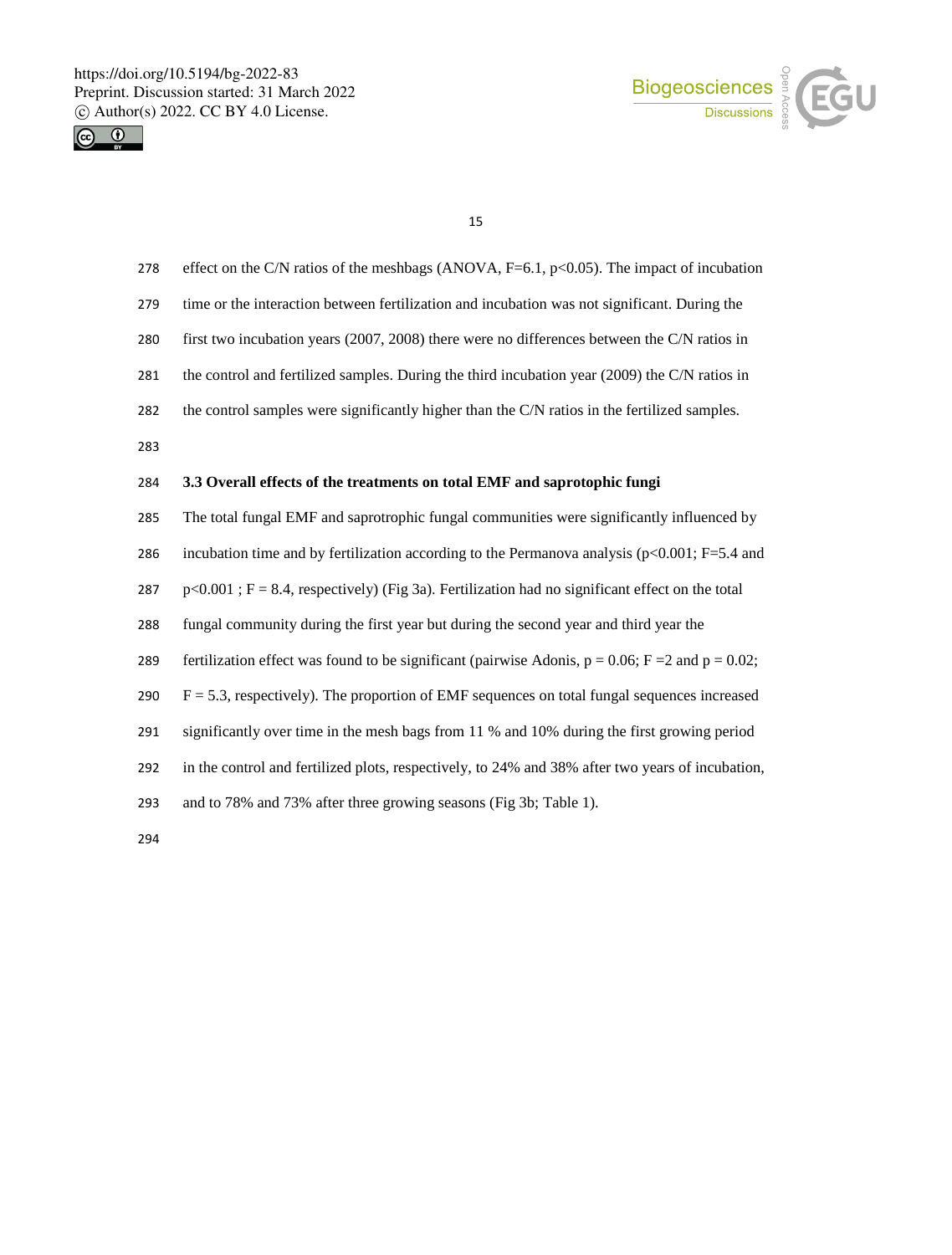







295

296 Figure 3: Response of the fungal communities in the meshbags to the fertilization treatment and 297 incubation time. a) NMDS ordination analysis of the fungal communities b) Relative abundance of the incubation time. a) NMDS ordination analysis of the fungal communities b) Relative abundance of the 298 different fungal species.

299

#### 300 **3.4 Effects of fertilization on fungal community composition**

- 301 After all bioinformatic processing and quality filtering, followed by rarefaction to a maximum
- 302 of 1200 sequence reads per sample (minimum 612), and elimination of all operation
- 303 taxonomic units (OTUs) that were only found in one sample, 26943 sequence reads were
- 304 recovered that were apportioned to 146 OTU's.
- 305 The total fungal communities (EMF and saprotrophic fungi) were significantly influenced by
- 306 incubation time and by fertilization according to the Permanova analysis ( $p<0.001$ ; F=5.4 and
- 307  $p<0.001$ ; F = 8.4, respectively) (Fig 3a)
- 308 Fertilization had no significant effect on the total fungal community during the first year but
- 309 during the second year and third year the fertilization effect was found to be significant
- 310 (pairwise Adonis,  $p = 0.06$ ;  $F = 2$  and  $p = 0.02$ ;  $F = 5.3$ , respectively)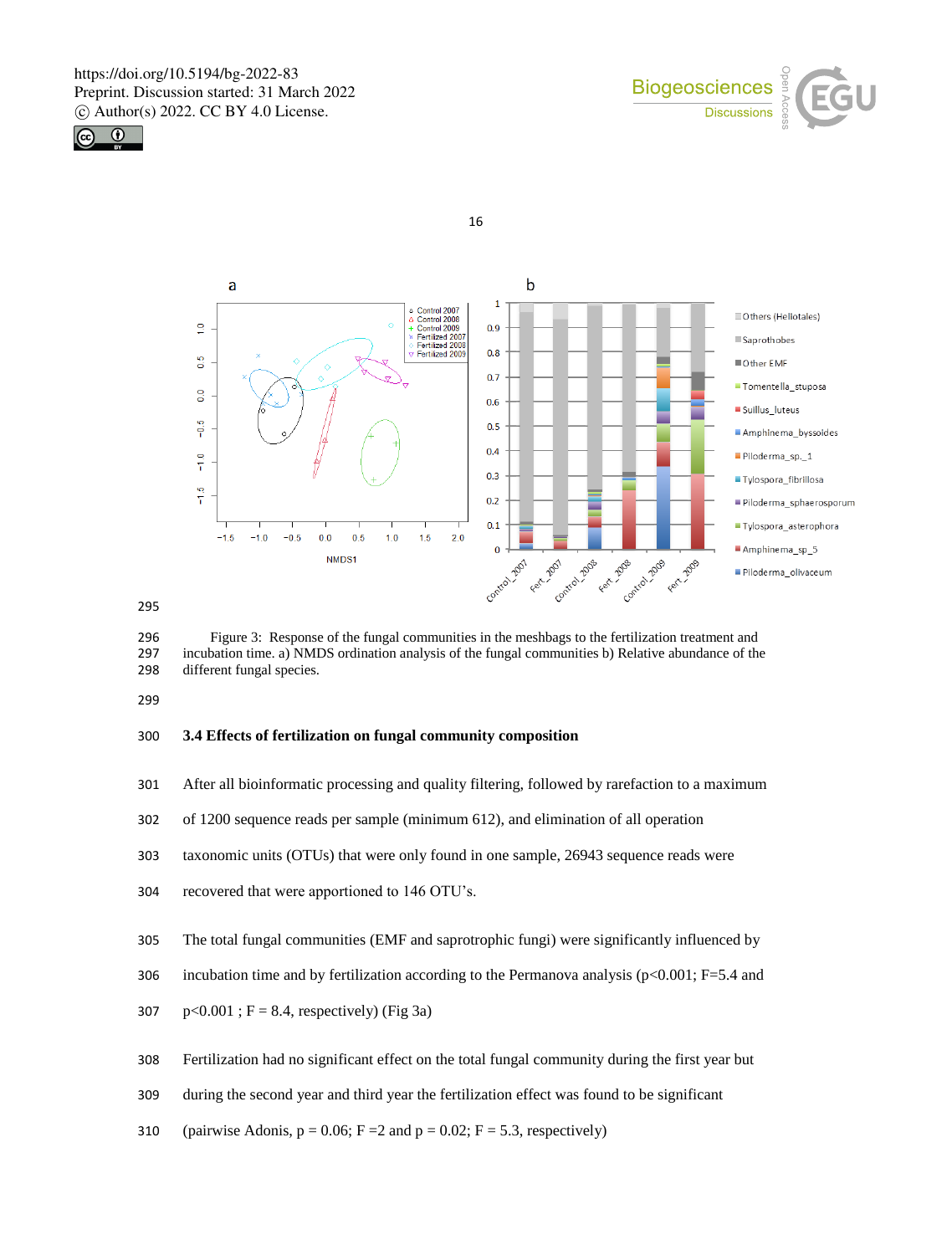



- The proportion of EMF sequences increased significantly over time in the mesh bags (Dunn
- 312 test,  $\chi^2$  =18, p<0.0001), (Fig 3b). 11 % and 7% of the sequences were EMF during the first
- growing period in the control and fertilized plots respectively. These values increased to 24%
- and 31% after two years of incubation in the control and fertilized plots respectively, and to
- 78% and 72% after three growing seasons in the control and fertilized plots respectively
- (Table 1).
- Fertilization had a strong effect on all three dominant EMF genera (*Amphinema, Piloderma*
- and *Tylospora*) (Fig 3b). *P. olivaceum* increased in abundance over time in the control plots to
- become the dominating species (33% of the relative abundance) after three years of
- incubation. This species was reduced to 0% in the fertilized plots independent of incubation
- time (Fig 3b) *Tylospora fibrillosa* was also reduced in response to fertilization (Dunn test, **χ <sup>2</sup>**
- =13.4, p<0.0001), (Fig 3b), while *T. asterophora* showed an opposite trend (Dunn test, **χ <sup>2</sup>**
- =4.4, p<0.05). Abundance of *Amphinema* was enhanced by fertilization and this species was
- the most abundant one in the fertilized plots (Dunn test,  $\chi^2$  =3.8, p<0.05) (Fig 3b)

## **3. 5 Principal component analysis**

 The principal component analysis separated the samples by incubation time along the principal component 1. This component explained 34% of the variance. Samples belonging to the three-years incubation bags were ordinated to the right of the principal component 2 (Fig 4). Along the principal component 2 the samples were separated by the fertilization treatment. This component explained 25.7 % of the variance. Samples belonging to the unfertilized controls were ordinated above the principal component 1 (Fig 4). The linear model showed that the fertilization/incubation treatments were significantly associated with 333 the PC1 (F=8.3,  $p < 0.01$ ) and the PC2 (F=18,  $p < 0.0001$ ). The proportion of EMF to total Basidiomycetes reads was strongly increased over time while the proportion of saprotrophic fungi and Ascomycetes decreased with increasing incubation time. The EMF species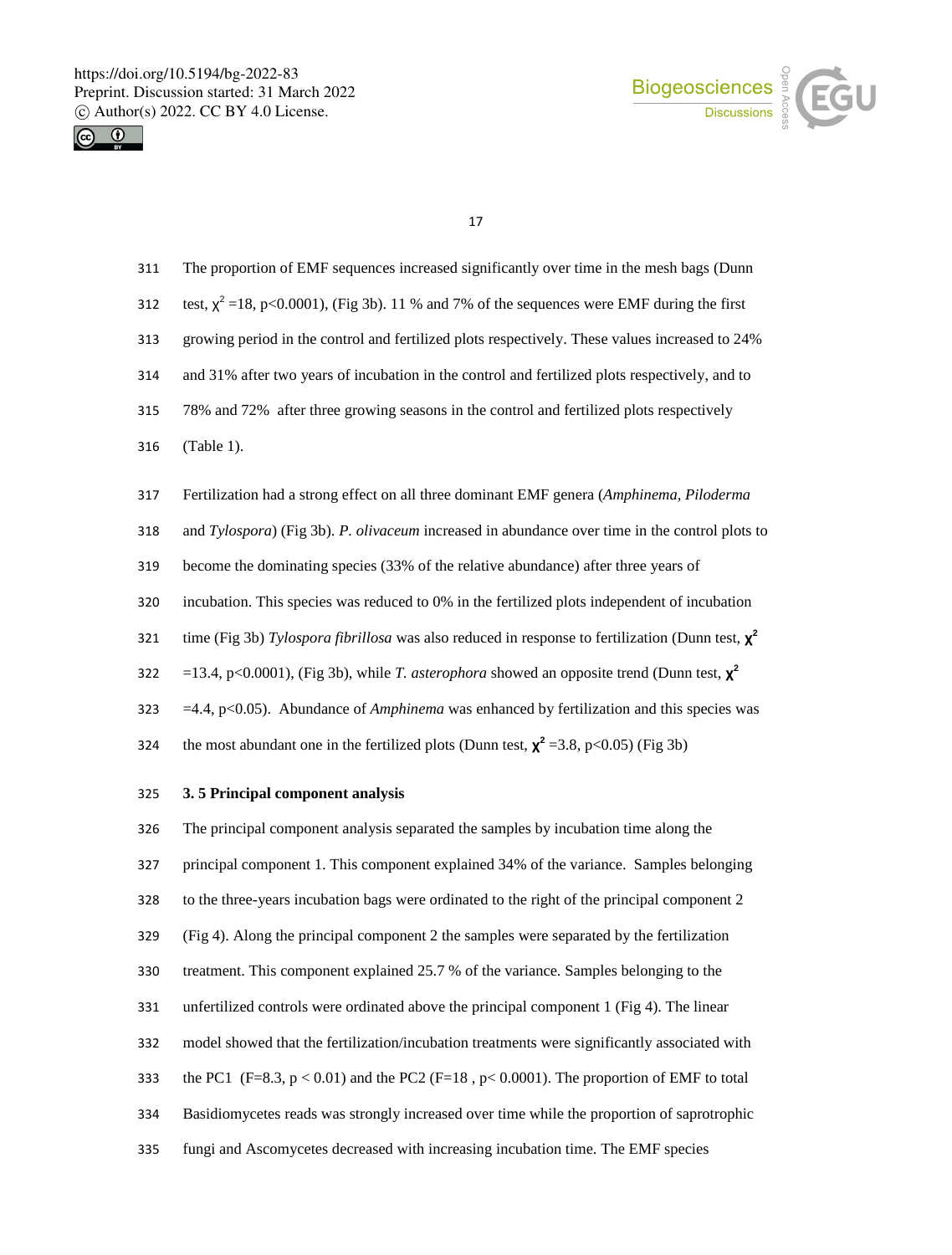



- *Tylospora fibrillosa* and *Piloderma olivaceum* were positively related with the CA (initial
- 337 CA,  $CA<sub>1s</sub>, CA<sub>5s</sub>$ , with the C/N ratios and with the amount of new carbon inside the
- meshbags; and their vectors were directed towards longer incubation time and opposite to the
- fertilization treatments (Fig 4).





**4 Discussion**

## **4.1 Effect of incubation and fertilization on the total fungal communities**

- As expected, the fungal communities were influenced by the fertilization and by incubation
- time and there was a significant increase in the percentage of EMF reads over time. It should,
- however, be noted that the ingrowth of EMF in relation to other fungal groups was
- surprisingly low during the first growing season (<12% of the fungal sequences), which is
- much lower than what has been found in earlier studies (Parrent and Vilgalys, 2007;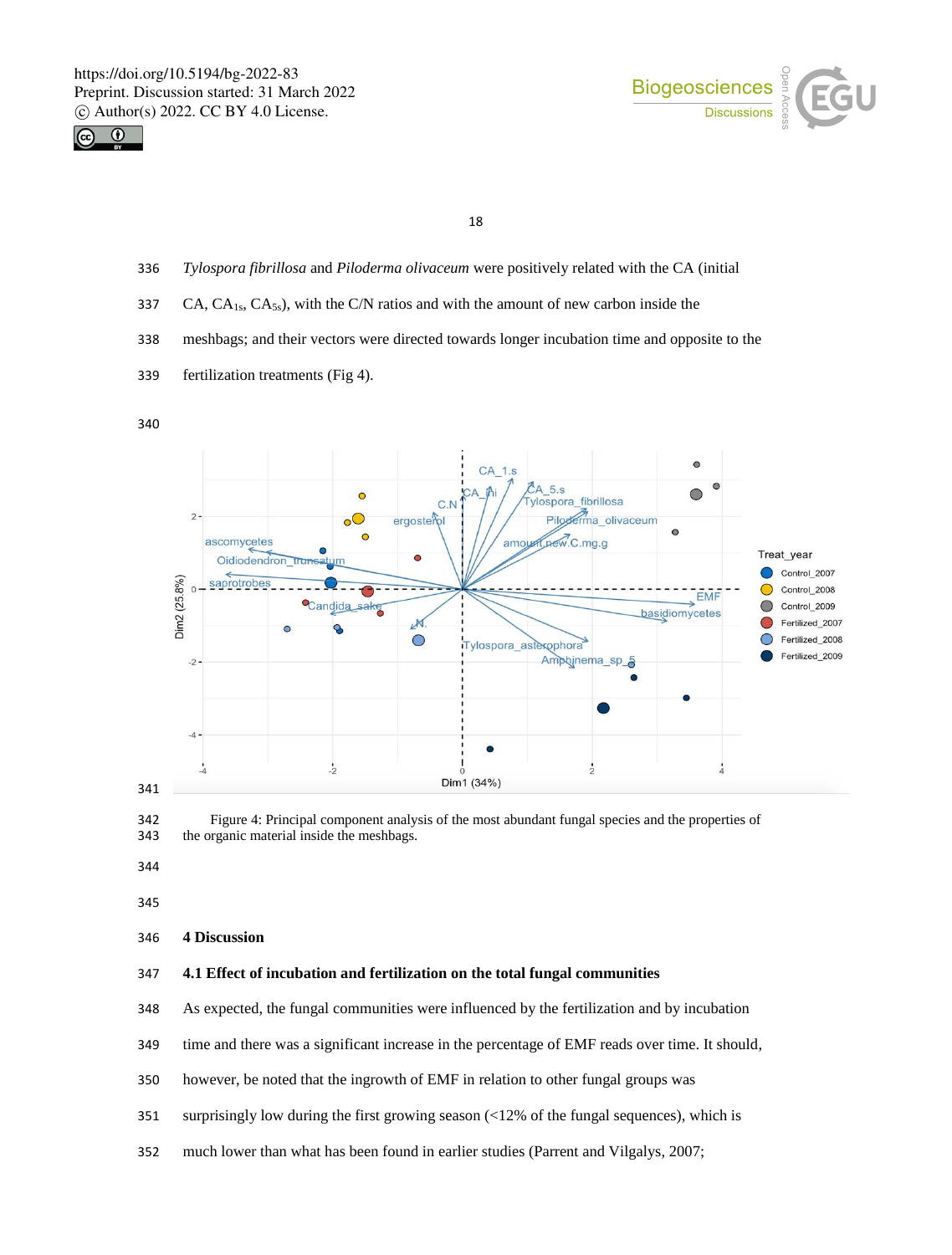



 Wallander et al., 2010). Some of this variation may be due to different weather conditions, the first year was wetter than normal while the third was close to normal in precipitation (Wallander et al., 2011), or due to larger belowground carbon allocation when the trees approach canopy closure during the third year, as discussed in Wallander et al*.* (2010). Therefore, we cannot ensure whether the difference of EMF reads between the incubation periods responded to year-to-year fungal succession or if it was caused by the variation in environmental conditions between individual years. Irrespective of the causes, the EMF abundance was highest during the third year and this increase was associated with a higher hydrophobicity, higher input of new C and higher C/N ratios suggesting a strong relation between EMF and the changes in the surface properties of the organic material in the meshbags. The most dominant EMF genera in our study were *Amphinema, Piloderma* and *Tylsopora* which also are common in other studies of EMF communities in coniferous forests (Almeida et al., 2019; Walker et al., 2014; Tedersoo et al., 2008). In the control plots, the most dominant species was *P. olivaceum* which did not colonize the meshbags collected from fertilized plots. *Piloderma* is a common genus in boreal forests and is reported to be more abundant in soils rich in organic N (Heinonsalo et al., 2015; Lilleskov et al., 2002), and to

decline in response to inorganic N fertilization (Teste et al., 2012), and elevated N deposition

(Kjöller et al., 2012; Lilleskov et al., 2011; Lilleskov et al., 2002a ; Taylor et al., 2000). The

decline of *Piloderma* in the fertilized plots in the present study is not surprising since this

genus produces abundant hydrophobic rhizomorphs that might constitute a large C cost for

the host (Defrenne et al., 2019), which is not economical for the symbiosis at high mineral N

concentrations. The increase in the C/N ratios of the meshbag substrates from the control

treatment might be thus an effect of biomass accumulation of *Piloderma* species, since EMF

fungi in general have a higher C/N ratio than maize compost (Wallander et al., 2003).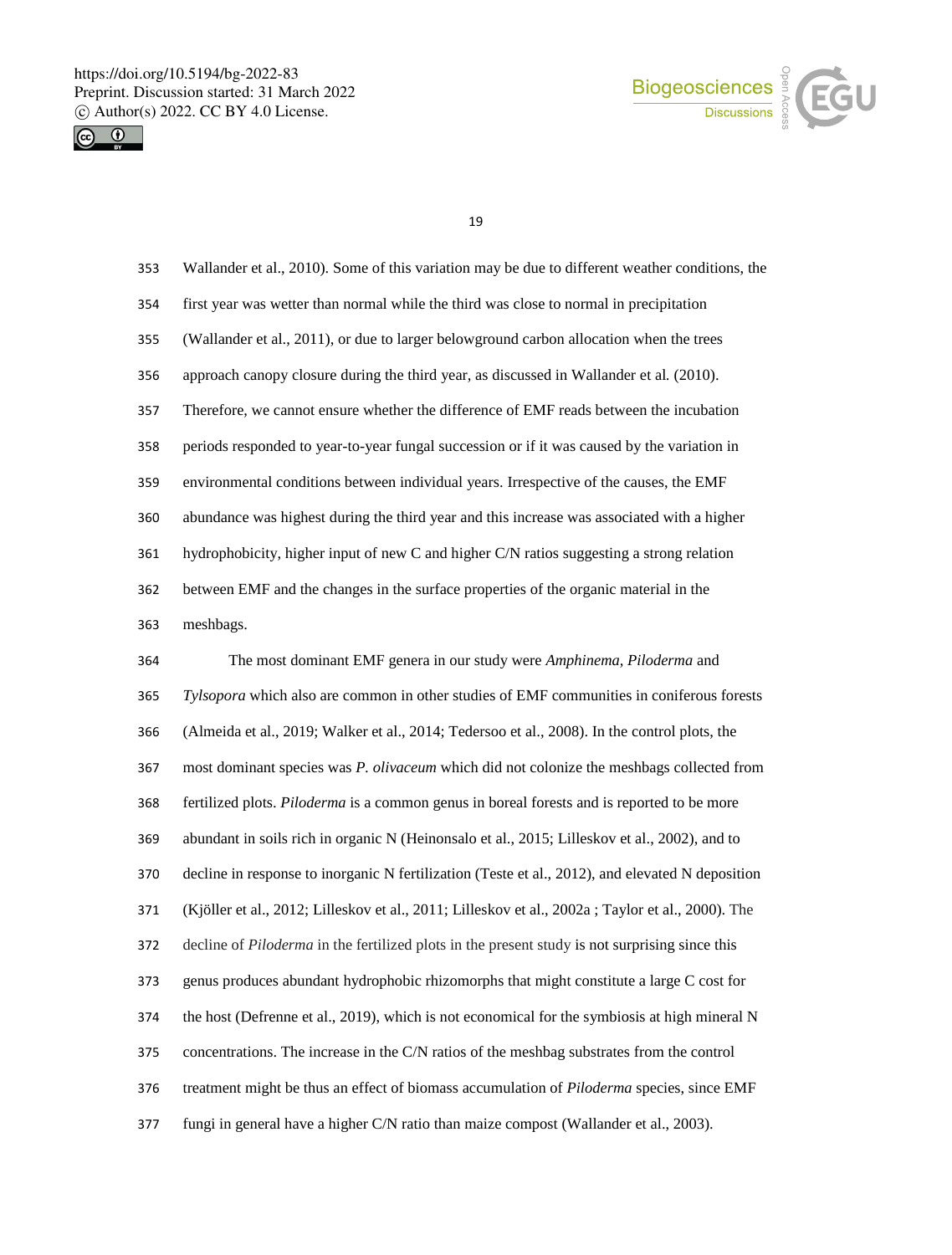



| 378 | Additionally, it has been shown that P. olivaceum produces proteases that improve the ability    |
|-----|--------------------------------------------------------------------------------------------------|
| 379 | of the host trees to utilize N from organic compounds (Heinonsalo et al., 2015). Therefore, N    |
| 380 | released from the maize compost by this fungus could have been transferred to the host plants,   |
| 381 | which would contribute to the increase in C/N ratios in the control plots in comparison with     |
| 382 | the fertilized plots. This explanation is consistent with results described by Nicolas et al.    |
| 383 | (2017), who used FTIR and NEXAFS to analyze chemical changes of similar maize compost            |
| 384 | incubated in mesh bags over one growing season in a Norway spruce forest in southwestern         |
| 385 | Sweden. They found that heterocyclic-N compounds declined in mesh bags in comparison             |
| 386 | with non-incubated reference material, which was interpreted as an effect of removal by EMF      |
| 387 | and transfer to the host trees. This decline was higher in the unfertilized control plots        |
| 388 | compared with fertilized plots. In the fertilized plots of the present study, the amount of new  |
| 389 | C tended to increase in the three-year incubation bags where the C/N ratios reached the lowest   |
| 390 | values, indicating limited N removal by the EMF colonizing these bags.                           |
| 391 | Amphinema sp. 5 responded positively to fertilization in our study which is supported by a       |
| 392 | study by Kranabetter (2009) who found strong increase in the abundance of Amphinema              |
| 393 | colonized root tips along productivity gradients in Canada. While a reduced abundance of T.      |
| 394 | fibrillosa was observed in the fertilized plots, T. asterophora responded positively. Similarly  |
| 395 | contrasting effects between this two species were found in other studies as well (Teste et al.,  |
| 396 | 2012; Kjöller et al., 2012; Toljander et al., 2006). In an N deposition gradient Kjøller et al., |
| 397 | (2012) found increased abundance of Tylospora asterophora in areas with high N throughfall       |
| 398 | while T. fibrillosa abundance decreased with higher N deposition. Reduction of T. fibrillosa     |
| 399 | in response to fertilization may be a result of C starvation since it has been shown that this   |
| 400 | species is more dependent on C transferred from a living host in order to colonize new           |
| 401 | seedlings on a clear cut compared to the more N tolerant Amphinema sp. which readily             |
| 402 | colonized saplings on clear cuts (Walker and Jones, 2013).                                       |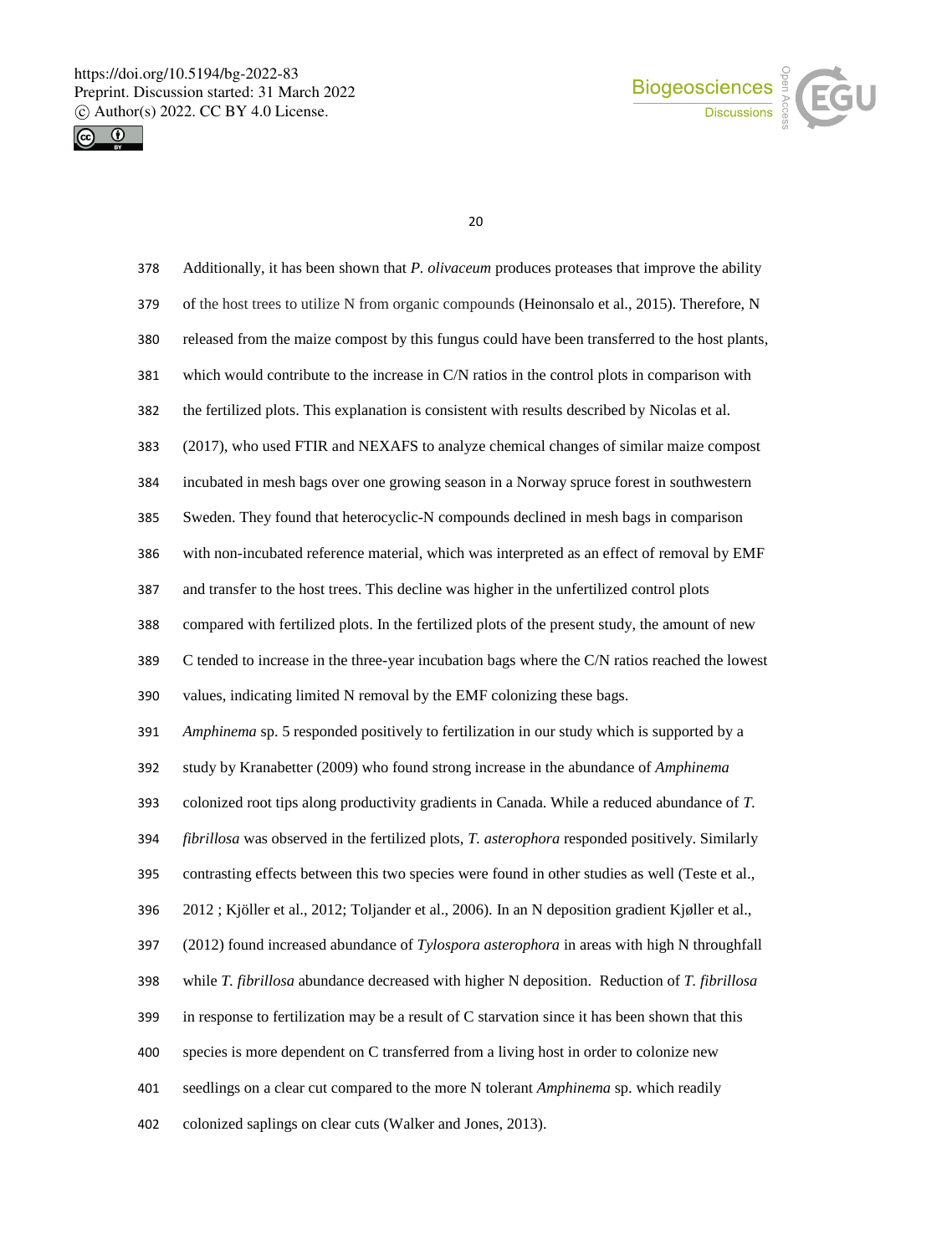



#### 

## **4.2 Effect of incubation and fertilization on hydrophobicity**

 As expected, hydrophobicity increased over time in respect to the reference material (non-incubated maize-sand mixture), and this increase occurred only in the unfertilized controls. This increase in hydrophobicity was expected to be an effect of the accumulation of fungal biomass and necromass over time as it has been shown that organic C (Woche et al., 2017; Mataix-Solera & Doerr, 2004; Chenu et al*.,* 2000) and microbial biomass and necromass contribute to the hydrophobicity of soils (Schurig et al., 2013; Šimon *et al.,* 2009; Capriel, 1997). However, the total amount of C was similar for all the incubation times and was not affected by fertilization indicating that C content alone could not explain the variations in hydrophobicity. Instead, the amount of new C entering the meshbags from 414 outside was found to be significantly correlated with hydrophobicity  $(CA_{1s}$  and  $CA_{5s})$ . This new C is expected to be of EMF origin as discussed by Wallander et al*.* (2011). Since saprotrophic fungi utilize the maize compost material as their C source, it is expected that new C inputs come from plant photoassimilates and are brought by EMF fungi (Wallander et al., 2011). Therefore, these results suggest that the accumulation of biomass and necromass of EMF origin over time might contribute to the buildup of hydrophobicity in SOM. Our results show that fertilization reduced ergosterol concentration in the meshbags in comparison with the control samples (Wallander et al., 2011) and this coincided with a

decrease in the hydrophobicity over time in comparison with the unfertilized controls and the

non-incubated reference material. It has been shown that fungi may enhance soil water

repellency of soil particles since some filamentous fungi produce insoluble substances like

ergosterol and hydrophobins (Mao et al., 2019; Rillig et al., 2010). For instance, Hallet et al.

(2001) found that soil hydrophobicity decreased when fungi were killed after fungicide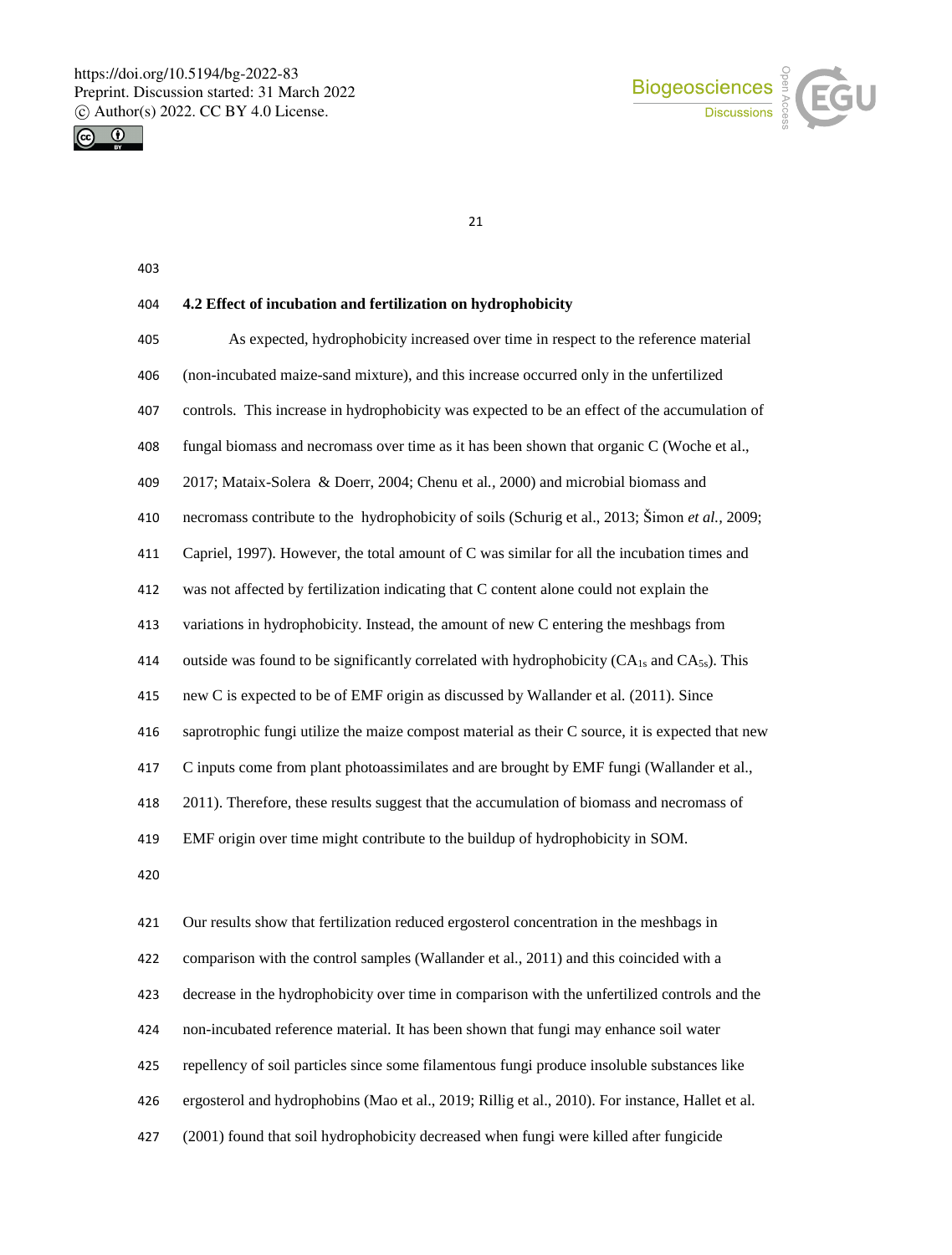



| 428 | additions. Therefore, it is possible that the lower fungal biomass in the fertilized plots in our   |
|-----|-----------------------------------------------------------------------------------------------------|
| 429 | study led to a decrease in hydrophobicity as incubation time in the soil increased. However         |
| 430 | the concentration of ergosterol in the meshbags from the control plots did not increase with        |
| 431 | incubation time and even tended to decline in the last incubation sampling when                     |
| 432 | hydrophobicity increased, indicating that ergosterol alone is not a good predictor of               |
| 433 | hydrophobicity. It is possible that high ergosterol values after one growing season was an          |
| 434 | effect of high abundance of yeast like Guehomyces, Cryptococcus, Rhodotorula and Candida,           |
| 435 | which are unlikely to contribute to hydrophobicity but dominated the fungal communities of          |
| 436 | the mesh bags during the first growing seasons. These fungi decreased drastically in                |
| 437 | abundance in the three-years incubation bags. The ergosterol content per dry mass of yeasts         |
| 438 | are much higher than in filamentous fungi (Pasanen et al., 1999), which might explain the           |
| 439 | high ergosterol values in the first incubation periods. From these results we conclude that         |
| 440 | hydrophobicity is more associated with EMF fungal colonization (measured as the amount of           |
| 441 | new C) than with total fungal biomass (measured by ergosterol).                                     |
| 442 | Given the apparent association of EMF colonization with higher hydrophobicity over time,            |
| 443 | some EMF species may be expected to be more important than others for this process. We              |
| 444 | expected higher hydrophobicity in the control plots in response to a higher proportion of           |
| 445 | hydrophobic long distance exploration types species. The presence of <i>Piloderma</i> species like  |
| 446 | P.olivaceum, known to form hydrophobic mycelia, (Lilleskov et al., 2011, Agerer, 2001), and         |
| 447 | that was totally absent in the fertilized plots is likely to contribute significantly to            |
| 448 | hydrophobicity of SOM. On the other hand, the increase of <i>Amphinema</i> sp. 5, in the fertilized |
| 449 | plots which is also reported to form hydrophobic mycelia (Lílleskov et al., 2011), was not          |
| 450 | accompanied by an enhanced amount of new carbon in comparison with the controls, which              |
|     |                                                                                                     |
| 451 | may suggest that necromass from this fungus do not accumulate to the same extent as for             |
| 452 | Piloderma, and is probably not associated with the hydrophobicity in the meshbags. These            |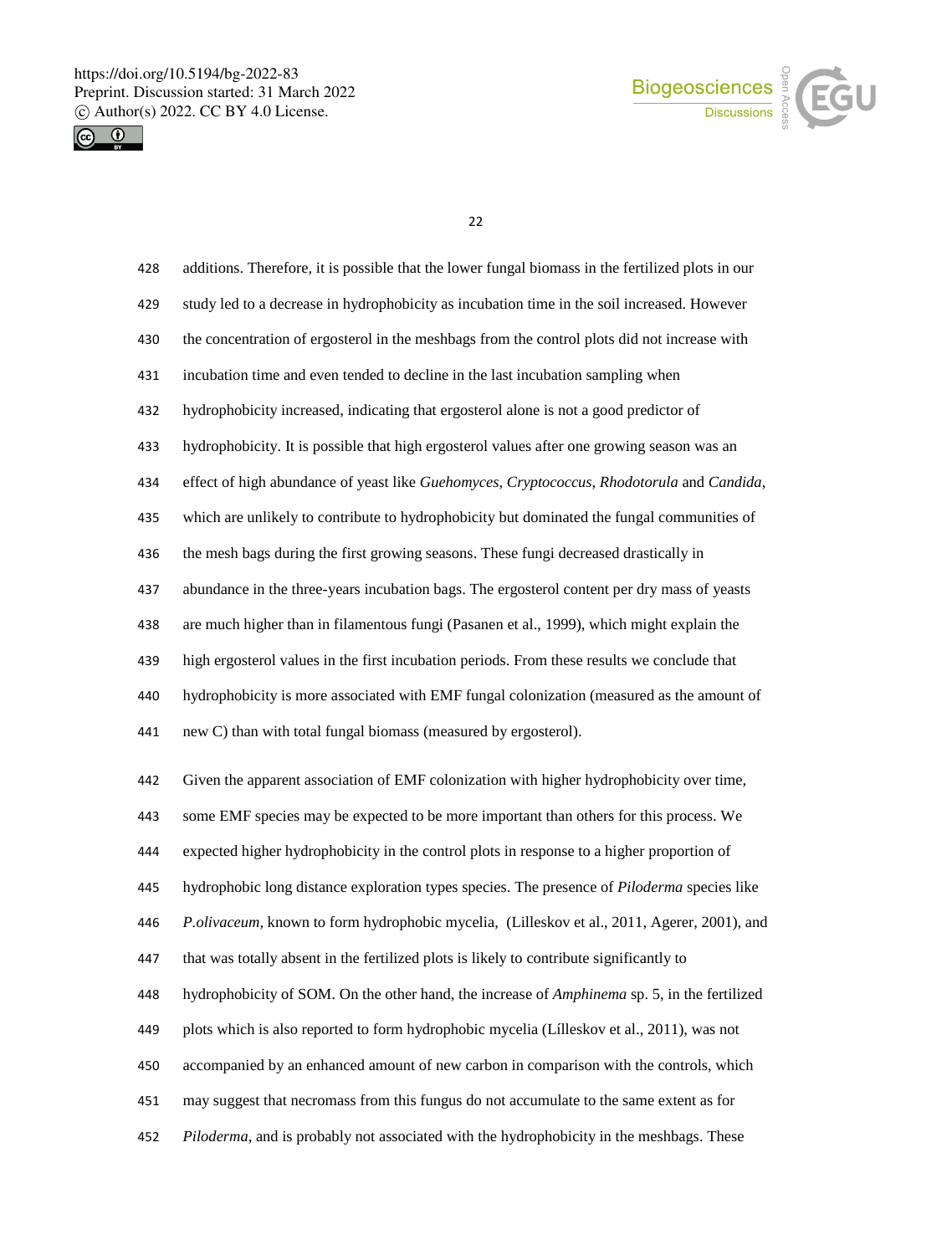



| 453 | findings suggest that hydrophobicity of living mycelium might not necessary influence the          |
|-----|----------------------------------------------------------------------------------------------------|
| 454 | water retention of the organic material to a large extent. This is consistent with the findings of |
| 455 | Zheng et al. (2014) who found that the hydrophobicity of EMF mycelium do not necessary             |
| 456 | enhance soil water repellency. They tested how different EMF strains inoculated on Pinus           |
| 457 | sylvestris affected water repellency of sandy loamy soil. The mycelium hydrophobicity of the       |
| 458 | fungal strains used in their experiment was previously tested by drop immersion on fungal          |
| 459 | mycelium growing on pure cultures. The authors found that the mycelium from hydrophobic            |
| 460 | species generally enhanced water repellency but not all hydrophobic isolates had positive          |
| 461 | effect on soil hydrophobicity. It was suggested that beside mycelium hydrophobicity other          |
| 462 | species-dependent factors like growth patterns, the degree of soil particles coverage or the       |
| 463 | amount of hydrophobic substances produced by the fungus might influence soil water                 |
| 464 | repellency. In the present study the difference in hydrophobicity between treatments might         |
| 465 | not be related only to the exploration types of the abundant species but also by species-          |
| 466 | dependent features. For example, the characteristic color yellow of <i>Piloderma</i> comes from an |
| 467 | insoluble pigment called corticrocin (Gray & Kernaghan 2020; Schreiner et al., 1997).              |
| 468 | Moreover, the hyphae of Piloderma is reported to be coated with calcium oxalate crystals           |
| 469 | (Arocena et al., 2001) probably as a strategy against grazers or repel water to avoid microbial    |
| 470 | predation (Gray & Kernaghan 2020; Whitney & Arnott 1987). Thus, these particular features          |
| 471 | of Piloderma make it a good candidate to explain the enhanced the hydrophobicity of the            |
| 472 | material in the control meshbags which is supported by the association between the                 |
| 473 | abundance of this fungus, the new C in the meshbags and the CA.                                    |
|     |                                                                                                    |

# **4.3 Ecological significance**

476 The effect of fertilization on fungal communities and its significance for C sequestration has been largely discussed (see Jörgenssen et al., 2021; Almeida et al., 2019; Högberg et al.,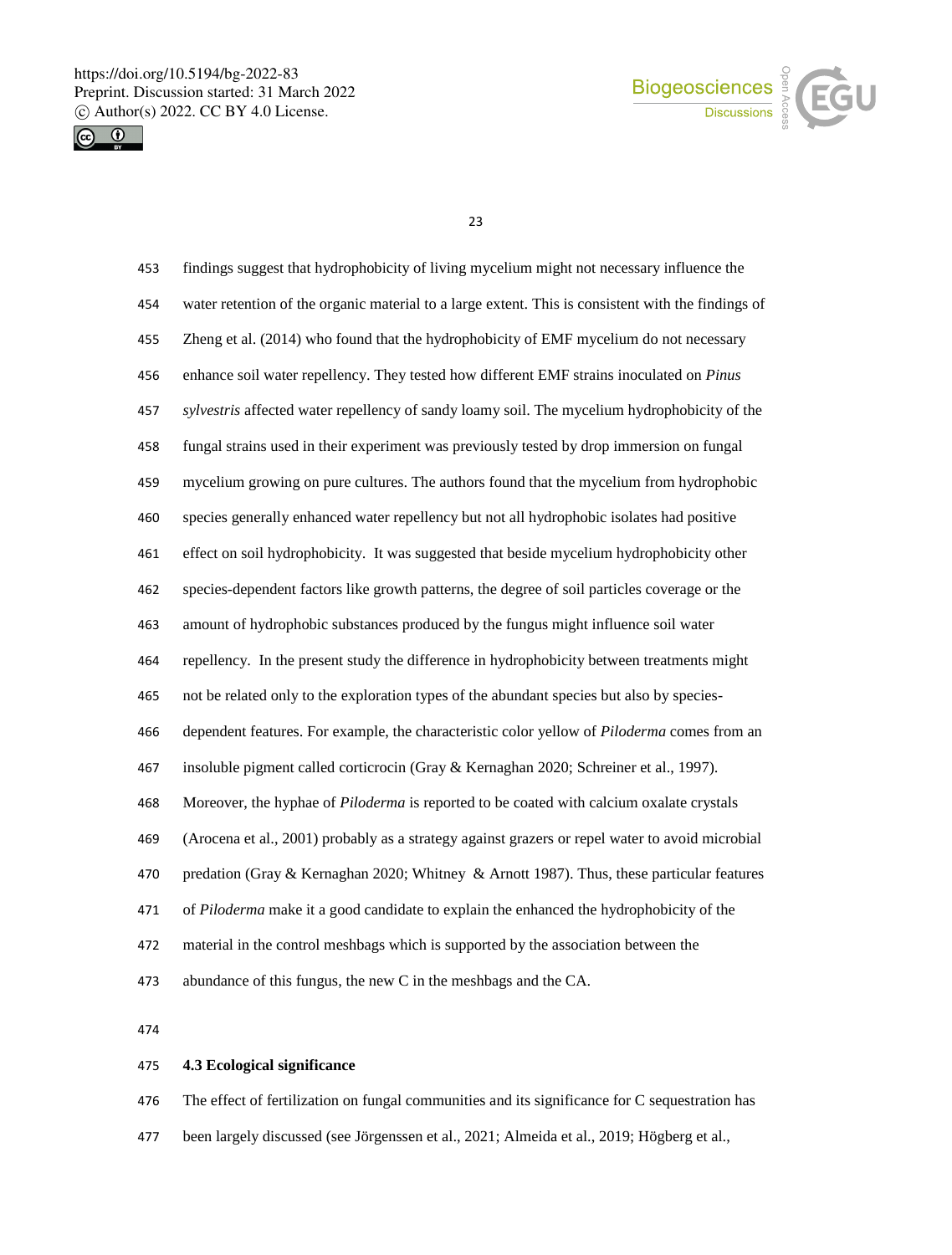



| 478 | 2010; Janssens et al., 2010; Treseder, 2004). Additions of inorganic N may have a strong          |
|-----|---------------------------------------------------------------------------------------------------|
| 479 | positive effect on plant net primary production (Binkley & Högberg, 2016) but have also been      |
| 480 | shown to decrease belowground C allocation (Högberg et al., 2010) and consequently                |
| 481 | decrease EMF biomass (Almeida et al., 2019; Bahr et al., 2015; Högberg et al., 2007, 2010;        |
| 482 | Nilsson & Wallander, 2003), which will reduce the input of C to the soils and may reduce C        |
| 483 | sequestration. However, Bödeker et al. (2014) for example, showed that addition of inorganic      |
| 484 | N significantly decreased the abundance of <i>Cortinarius acutus</i> , a species that can enhance |
| 485 | SOM decomposition in order to uptake N (Lindahl et al., 2021). The decrease of Cortinarius        |
| 486 | sp was accompanied by a decrease in the enzymatic oxidation in the humus layer of the soil.       |
| 487 | Therefore, it has been suggested that fertilization might improve C sequestration by              |
| 488 | suppressing SOM decomposition by some key species EMF like Cortinarius (Lindahl &                 |
| 489 | Tunlid, 2015; Bödeker et al., 2014). In the current study we show that <i>Piloderma</i> , another |
| 490 | common species from northern-forested ecosystems, is negatively affected by fertilization and     |
| 491 | that its decrease might be associated with a decrease in the organic material hydrophobicity.     |
| 492 | These findings suggest that even if fertilization could reduce the abundance of EMF with          |
| 493 | decomposer capabilities it may also reduce the accumulation of hydrophobic fungal mycelium        |
| 494 | that could enhance SOM formation and C sequestration rates. Therefore, the role of different      |
| 495 | abundant EMF genera like Piloderma and Cortinarius in boreal forests for establishment and        |
| 496 | destruction of hydrophobicity and the effect of fertilization on them warrants further research.  |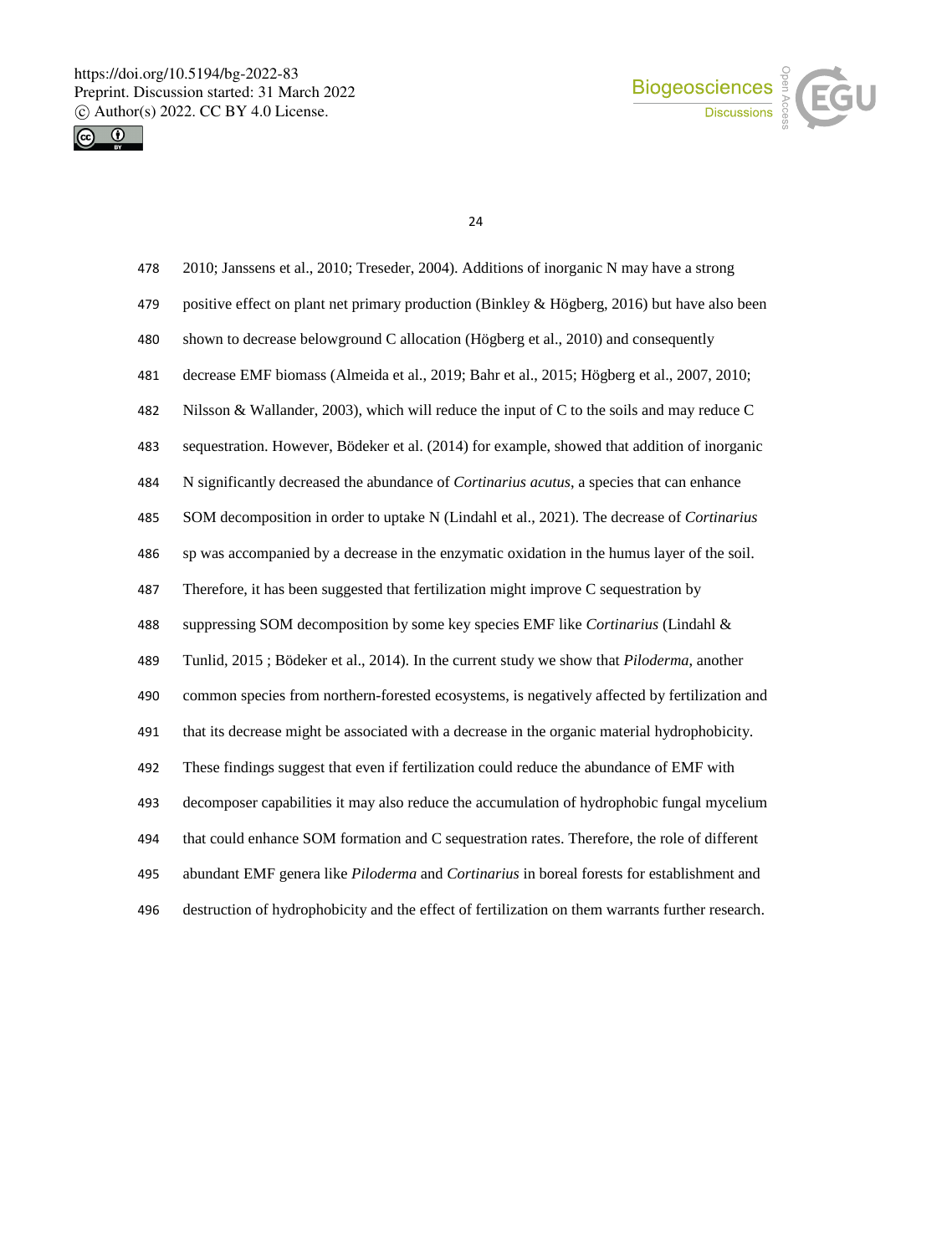



#### **Author contributions:**

JPA: Conceptualization of the research goals and aims. Data curation and analysis.

Manuscript writing.

NR: Data acquisition, curation and analysis.

SW: Data acquisition, curation and analysis.

GG: Conceptualization and development of the methodology.

HW: Conceptualization and development of the methodology, research goals and aims.

Manuscript writing.

### **Acknowledgments:**

This research was supported by a grant from FORMAS nr: 2018-00634 for H. Wallander.

**This manuscript is intended to the special issue: Biotic and abiotic feedback to climate** 

**change and implications for biogeochemical cycling in terrestrial ecosystems.**

## **References**

- Agerer, R.: Exploration types of ectomycorrhizae: A proposal to classify ectomycorrhizal mycelial systems according to their patterns of differentiation and putative ecological importance, Mycorrhiza, 11, 107–114, https://doi.org/10.1007/s005720100108, 2001.
- Almeida, J. P., Rosenstock, N. P., Forsmark, B., Bergh, J., and Wallander, H.: Ectomycorrhizal community composition and function in a spruce forest transitioning between nitrogen and phosphorus limitation, Fungal Ecol., 40, 20–31, https://doi.org/10.1016/j.funeco.2018.05.008, 2019.
- Anderson, M. J.: Permutational Multivariate Analysis of Variance ( PERMANOVA ) , Wiley StatsRef Stat. Ref. Online, 1–15, https://doi.org/10.1002/9781118445112.stat07841, 2017.
- Arocena, J. M., Glowa, K. R., and Massicotte, H. B.: Calcium-rich hypha encrustations on Piloderma, Mycorrhiza, 10, 209–215, https://doi.org/10.1007/s005720000082, 2001.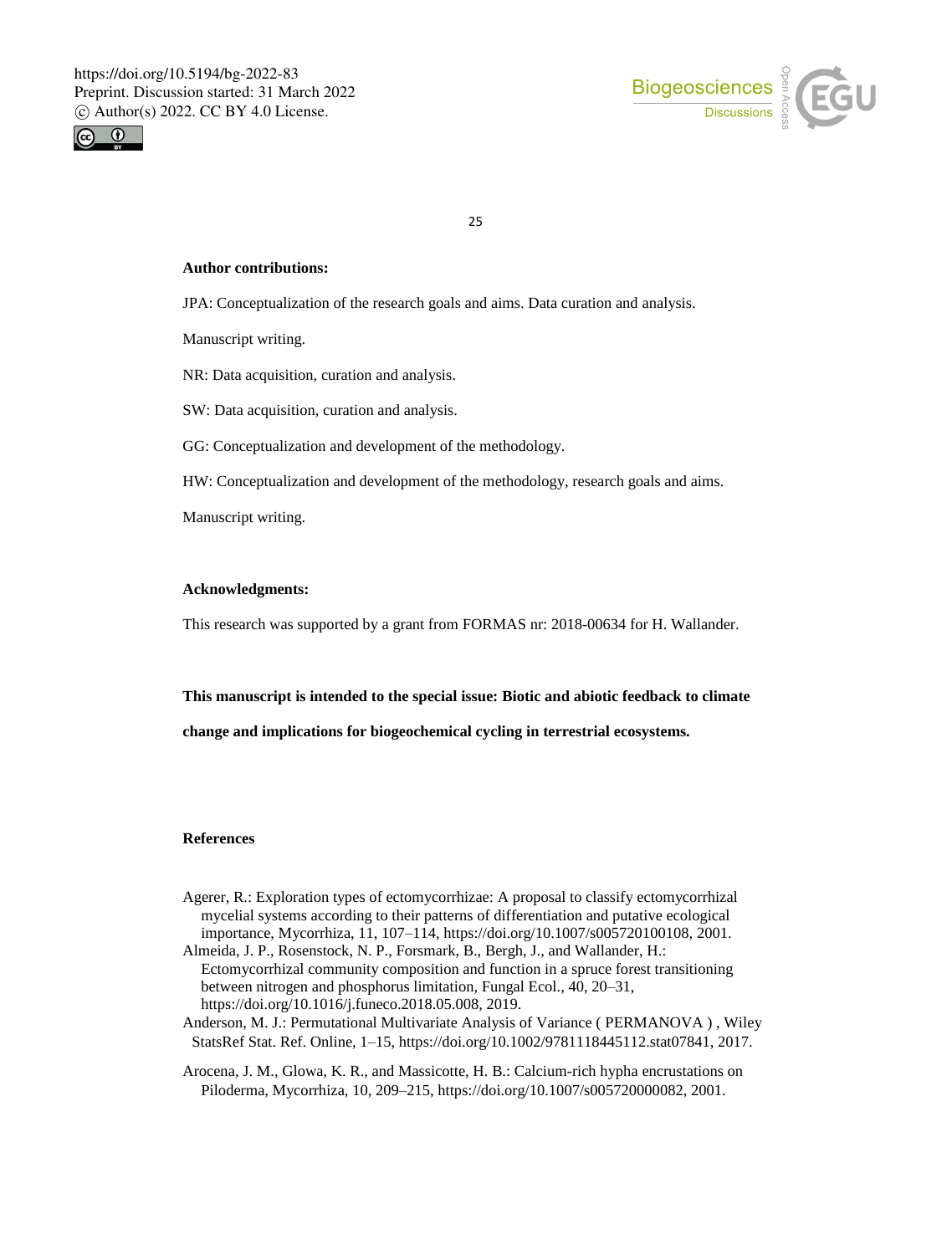



- Bachmann, J., Woche, S. K., Goebel, M. O., Kirkham, M. B., and Horton, R.: Extended methodology for determining wetting properties of porous media, Water Resour. Res., 39, 1–14, https://doi.org/10.1029/2003WR002143, 2003.
- Bachmann, J., Söffker, S., Sepehrnia, N., Goebel, M. O., and Woche, S. K.: The effect of temperature and wetting–drying cycles on soil wettability: Dynamic molecular restructuring processes at the solid–water–air interface, Eur. J. Soil Sci., 72, 2180–2198, https://doi.org/10.1111/ejss.13102, 2021.
- Bahr, A., Ellström, M., and Bergh, J.: Nitrogen leaching and ectomycorrhizal nitrogen retention capacity in a Norway spruce forest fertilized with nitrogen and phosphorus, 323– 335, https://doi.org/10.1007/s11104-015-2408-6, 2015.
- Bending, G. D. and Read, D. J.: The structure and function of the vegetative mycelium of ectomycorrhizal plants: V. Foraging behaviour and translocation of nutrients from exploited litter, New Phytol., 130, 401–409, https://doi.org/10.1111/j.1469- 8137.1995.tb01834.x, 1995.
- Bengtsson-Palme, J., Ryberg, M., Hartmann, M., Branco, S., Wang, Z., Godhe, A., De Wit, P., Sánchez-García, M., Ebersberger, I., de Sousa, F., Amend, A., Jumpponen, A., Unterseher, M., Kristiansson, E., Abarenkov, K., Bertrand, Y. J. K., Sanli, K., Eriksson, K. M., Vik, U., Veldre, V., and Nilsson, R. H.: Improved software detection and extraction of ITS1 and ITS2 from ribosomal ITS sequences of fungi and other eukaryotes for analysis of environmental sequencing data, Methods Ecol. Evol., 4, 914–919, https://doi.org/10.1111/2041-210X.12073, 2013.
- Bergh, J., Nilsson, U., Grip, H., Hedwall, P. O., and Lundmark, T.: Effects of frequency of fertilisation on production, foliar chemistry and nutrient leaching in young Norway spruce stands in Sweden, Silva Fenn., 42, 721–733, https://doi.org/10.14214/sf.225, 2008.
- Binkley, D. and Högberg, P.: Tamm Review: Revisiting the influence of nitrogen deposition on Swedish forests, For. Ecol. Manage., 368, 222–239, https://doi.org/10.1016/j.foreco.2016.02.035, 2016.
- Bödeker, I. T. M., Clemmensen, K. E., de Boer, W., Martin, F., Olson, Å., and Lindahl, B. D.: Ectomycorrhizal Cortinarius species participate in enzymatic oxidation of humus in northern forest ecosystems, New Phytol., 203, 245–256, https://doi.org/10.1111/nph.12791, 2014.
- Capriel, P.: Hydrophobicity of organic matter in arable soils: Influence of management, Eur. J. Soil Sci., 48, 457–462, https://doi.org/10.1111/j.1365-2389.1997.tb00211.x, 1997.
- Chenu, C., Le Bissonnais, Y., and Arrouays, D.: Organic Matter Influence on Clay Wettability and Soil Aggregate Stability, Soil Sci. Soc. Am. J., 64, 1479–1486, https://doi.org/10.2136/sssaj2000.6441479x, 2000.
- Clemmensen, K. E., Finlay, R. D., Dahlberg, A., Stenlid, J., Wardle, D. A., and Lindahl, B. D.: Carbon sequestration is related to mycorrhizal fungal community shifts during longterm succession in boreal forests, New Phytol., 205, 1525–1536, https://doi.org/10.1111/nph.13208, 2015.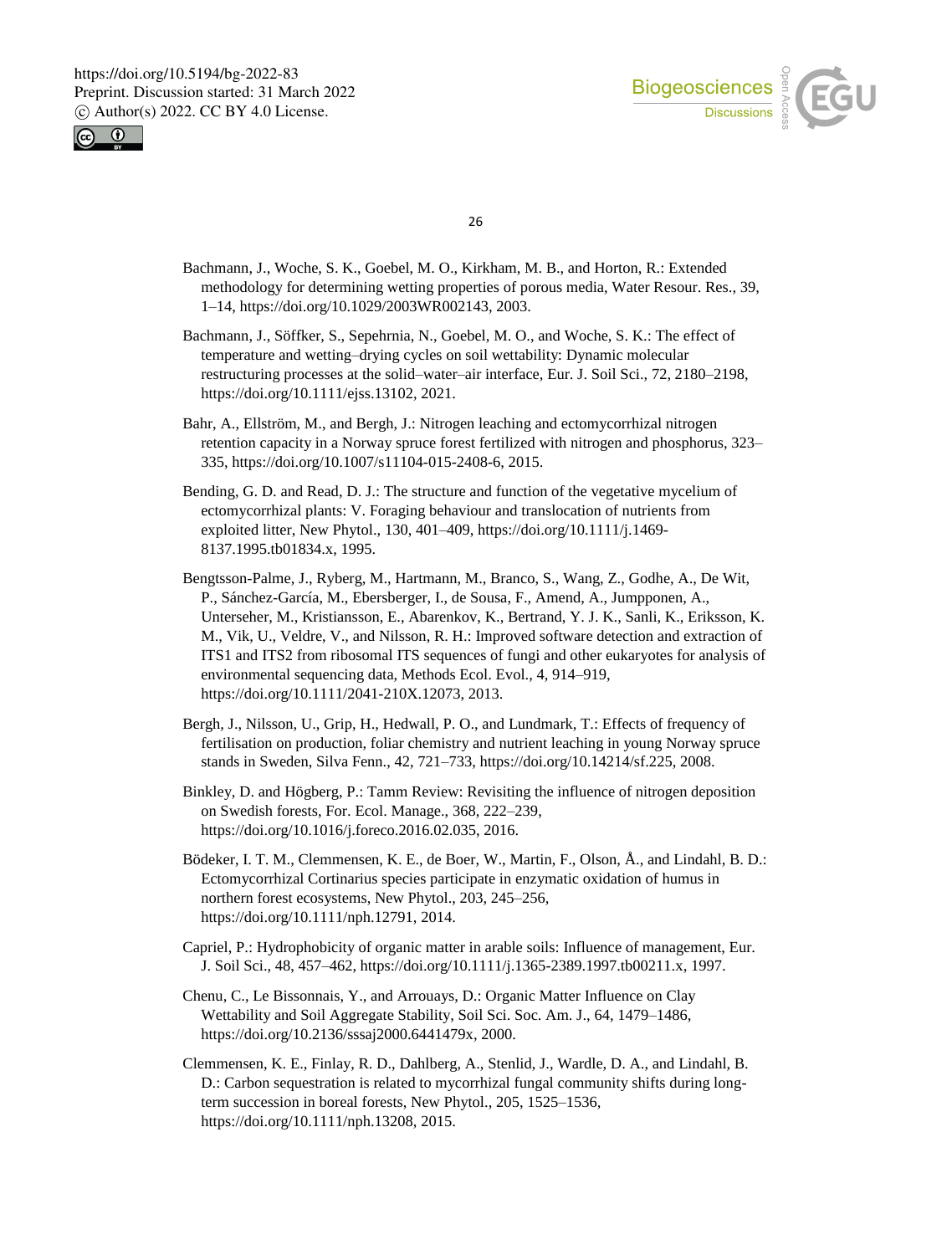



- Defrenne, C. E., Philpott, T. J., Guichon, S. H. A., Roach, W. J., Pickles, B. J., and Simard, S. W.: Shifts in ectomycorrhizal fungal communities and exploration types relate to the environment and fine-root traits across interior douglas-fir forests of western Canada, Front. Plant Sci., 10, 1–16, https://doi.org/10.3389/fpls.2019.00643, 2019.
- Dickie, I. A., Richardson, S. J., and Wiser, S. K.: Ectomycorrhizal fungal communities and soil chemistry in harvested and unharvested temperate Nothofagus rainforests, Can. J. For. Res., 39, 1069–1079, https://doi.org/10.1139/X09-036, 2009.
- Dinno, A.: Nonparametric pairwise multiple comparisons in independent groups using Dunn's test, Stata J., 15, 292–300, https://doi.org/10.1177/1536867x1501500117, 2015.
- Doerr, S. H., Shakesby, R. A., and Walsh, R. P. D.: Soil water repellency: Its causes, characteristics and hydro-geomorphological significance, Earth Sci. Rev., 51, 33–65, https://doi.org/10.1016/S0012-8252(00)00011-8, 2000.
- Fernandez, C. W. and Kennedy, P. G.: Revisiting the "Gadgil effect": Do interguild fungal interactions control carbon cycling in forest soils?, New Phytol., 209, 1382–1394, https://doi.org/10.1111/nph.13648, 2016.
- Fox, J. and Weisberg, S. : An R companion to applied regression. Sage publications, 2003.
- Gadgil RL, Gadgil PD.: Mycorrhiza and litter decomposition, Nature, 233, 1971, 1971.
- Gray, L. and Kernaghan, G.: Fungal Succession During the Decomposition of Ectomycorrhizal Fine Roots, Microb. Ecol., 79, 271–284, https://doi.org/10.1007/s00248- 019-01418-3, 2020.
- Goebel, M. O., Bachmann, J., Reichstein, M., Janssens, I. A., and Guggenberger, G.: Soil water repellency and its implications for organic matter decomposition - is there a link to extreme climatic events?, Glob. Chang. Biol., 17, 2640–2656, https://doi.org/10.1111/j.1365-2486.2011.02414.x, 2011.
- Hallett, P. D., Baumgartl, T., and Young, I. M.: Subcritical Water Repellency of Aggregates from a Range of Soil Management Practices, Soil Sci. Soc. Am. J., 65, 184–190, https://doi.org/10.2136/sssaj2001.651184x, 2001.
- Hao, X., Jiang, R., and Chen, T.: Clustering 16S rRNA for OTU prediction: A method of unsupervised Bayesian clustering, 27, 611–618, https://doi.org/10.1093/bioinformatics/btq725, 2011.
- Heinonsalo, J., Sun, H., Santalahti, M., Bäcklund, K., Hari, P., and Pumpanen, J.: Evidences on the ability of mycorrhizal genus Piloderma to use organic nitrogen and deliver it to Scots pine, PLoS One, 10, 1–17, https://doi.org/10.1371/journal.pone.0131561, 2015.
- Högberg, M. N., Briones, M. J. I., Keel, S. G., Metcalfe, D. B., Campbell, C., Midwood, A. J., Thornton, B., Hurry, V., Linder, S., Näsholm, T., and Högberg, P.: Quantification of effects of season and nitrogen supply on tree below-ground carbon transfer to ectomycorrhizal fungi and other soil organisms in a boreal pine forest, New Phytol., 187, 485–493, https://doi.org/10.1111/j.1469-8137.2010.03274.x, 2010.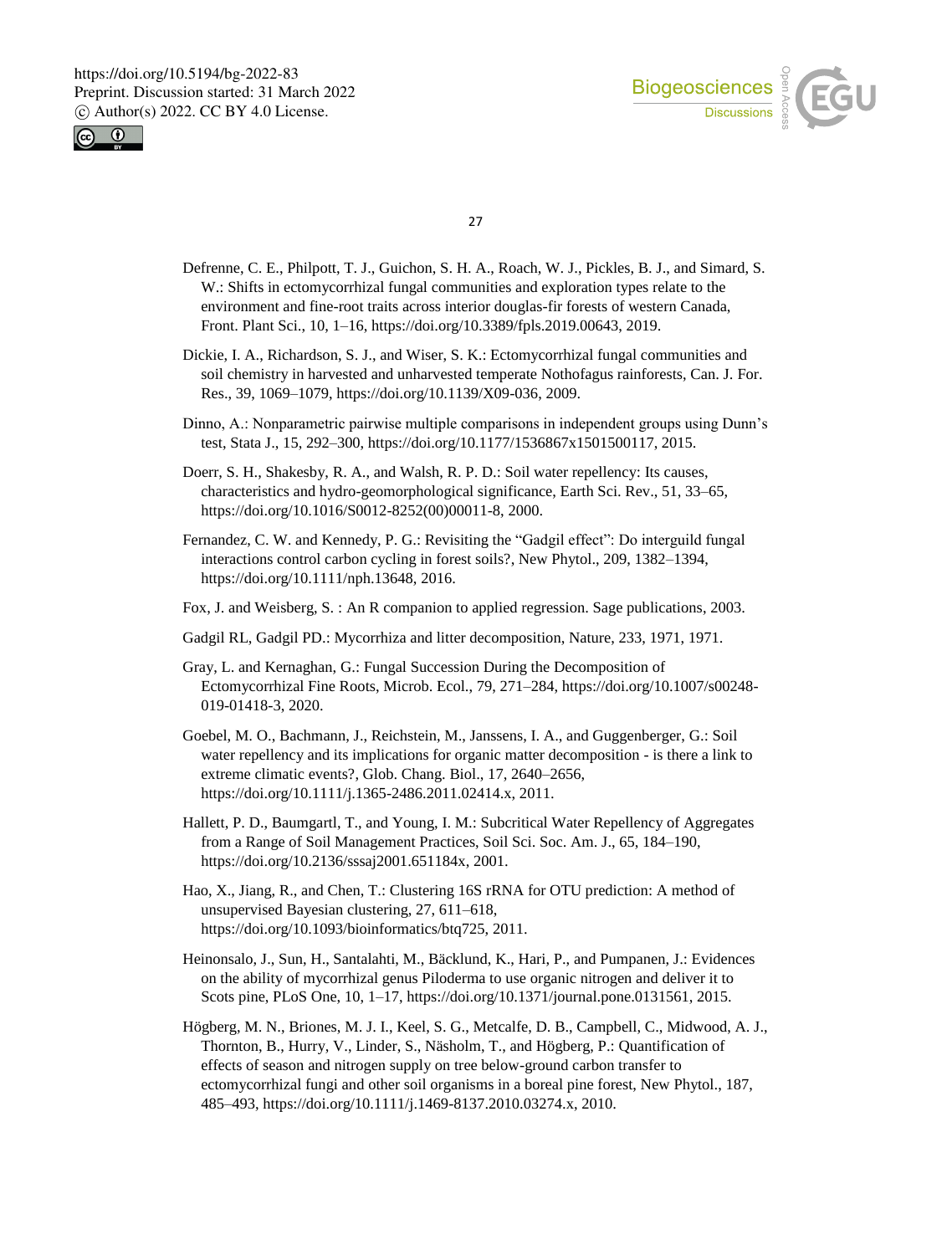



- Högberg, M. N., Högberg, P., and Myrold, D. D.: Is microbial community composition in boreal forest soils determined by pH, C-to-N ratio, the trees, or all three?, Oecologia, 150, 590–601, https://doi.org/10.1007/s00442-006-0562-5, 2007.
- Jones, M. D., Grenon, F., Peat, H., Fitzgerald, M., Holt, L., Philip, L. J., and Bradley, R.: Differences in 15N uptake amongst spruce seedlings colonized by three pioneer ectomycorrhizal fungi in the field, Fungal Ecol., 2, 110–120, https://doi.org/10.1016/j.funeco.2009.02.002, 2009.
- Jörgensen, K., Granath, G., Lindahl, B. D., and Strengbom, J.: Forest management to increase carbon sequestration in boreal Pinus sylvestris forests, Plant Soil, 466, 165–178, https://doi.org/10.1007/s11104-021-05038-0, 2021.
- Karsch-Mizrachi, I., Nakamura, Y., and Cochrane, G.: The international nucleotide sequence database collaboration, Nucleic Acids Res., 40, 33–37, https://doi.org/10.1093/nar/gkr1006, 2012.
- Kjøller, R.: Disproportionate abundance between ectomycorrhizal root tips and their associated mycelia, FEMS Microbiol. Ecol., 58, 214–224, https://doi.org/10.1111/j.1574- 6941.2006.00166.x, 2006.
- Kjøller, R., Nilsson, L. O., Hansen, K., Schmidt, I. K., Vesterdal, L., and Gundersen, P.: Dramatic changes in ectomycorrhizal community composition, root tip abundance and mycelial production along a stand-scale nitrogen deposition gradient, New Phytol., 194, 278–286, https://doi.org/10.1111/j.1469-8137.2011.04041.x, 2012.
- Koide, R. T. and Malcolm, G. M.: N concentration controls decomposition rates of different strains of ectomycorrhizal fungi, Fungal Ecol., 2, 197–202, https://doi.org/10.1016/j.funeco.2009.06.001, 2009.
- Kranabetter, J. M., Durall, D. M., and MacKenzie, W. H.: Diversity and species distribution of ectomycorrhizal fungi along productivity gradients of a southern boreal forest, Mycorrhiza, 19, 99–111, https://doi.org/10.1007/s00572-008-0208-z, 2009.
- Kõljalg, U., Larsson, K. H., Abarenkov, K., Nilsson, R. H., Alexander, I. J., Eberhardt, U., Erland, S., Høiland, K., Kjøller, R., Larsson, E., Pennanen, T., Sen, R., Taylor, A. F. S., Tedersoo, L., Vrålstad, T., and Ursing, B. M.: UNITE: A database providing web-based methods for the molecular identification of ectomycorrhizal fungi, New Phytol., 166, 1063–1068, https://doi.org/10.1111/j.1469-8137.2005.01376.x, 2005.
- Lê, S., Josse, J., and Husson, F.: FactoMineR: An R package for multivariate analysis, J. Stat. Softw., 25, 1–18, https://doi.org/10.18637/jss.v025.i01, 2008.
- Linder, S.: Foliar analysis for detecting and correcting nutrient imbalances in Norway spruce, Ecol. Bull., 44, 178–190, 1995.Lilleskov, E. A., Hobbie, E. A., and Fahey, T. J.: Ectomycorrhizal fungal taxa differing in response to nitrogen deposition also differ in pure culture organic nitrogen use and natural abundance of nitrogen isotopes, New Phytol., 154, 219–231, https://doi.org/10.1046/j.1469-8137.2002.00367.x, 2002.
- Lilleskov, E. A., Hobbie, E. A., and Horton, T. R.: Conservation of ectomycorrhizal fungi: Exploring the linkages between functional and taxonomic responses to anthropogenic N deposition, Fungal Ecol., 4, 174–183, https://doi.org/10.1016/j.funeco.2010.09.008, 2011.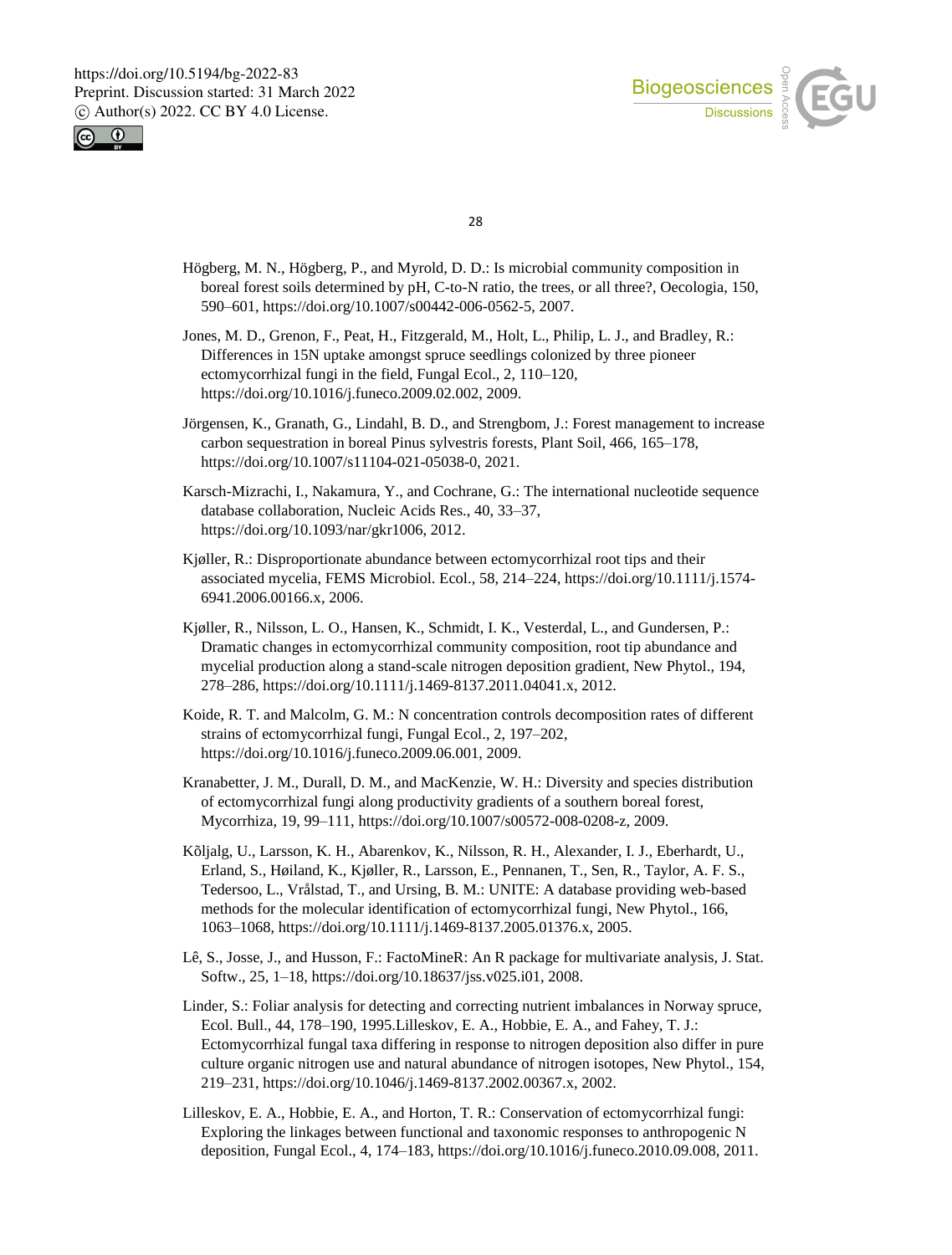



- Lilleskov, E. A., Fahey, T. J., Horton, T. R., and Lovett, G. M.: Belowground ectomycorrhizal fungal community change over a nitrogen deposition gradient in alaska, Ecology, 83, 104– 115, https://doi.org/10.1890/0012-9658(2002)083[0104:BEFCCO]2.0.CO;2, 2002.
- Lindahl, B. D., Ihrmark, K., Boberg, J., Trumbore, S. E., Högberg, P., Stenlid, J., and Finlay, R. D.: Spatial separation of litter decomposition and mycorrhizal nitrogen uptake in a boreal forest, New Phytol., 173, 611–620, https://doi.org/10.1111/j.1469- 8137.2006.01936.x, 2007.
- Lindahl, B. D. and Tunlid, A.: Ectomycorrhizal fungi potential organic matter decomposers, yet not saprotrophs, New Phytol., 205, 1443–1447, https://doi.org/10.1111/nph.13201, 2015.
- Lindahl, B. D., Kyaschenko, J., Varenius, K., Clemmensen, K. E., Dahlberg, A., Karltun, E., and Stendahl, J.: A group of ectomycorrhizal fungi restricts organic matter accumulation in boreal forest, Ecol. Lett., 24, 1341–1351, https://doi.org/10.1111/ele.13746, 2021.
- Litton, C. M., Raich, J. W., and Ryan, M. G.: Carbon allocation in forest ecosystems, Glob. Chang. Biol., 13, 2089–2109, https://doi.org/10.1111/j.1365-2486.2007.01420.x, 2007.
- Mao, J., Nierop, K. G. J., Dekker, S. C., Dekker, L. W., and Chen, B.: Understanding the mechanisms of soil water repellency from nanoscale to ecosystem scale: a review, J. Soils Sediments, 19, 171–185, https://doi.org/10.1007/s11368-018-2195-9, 2019.
- Mataix-Solera, J. and Doerr, S. H.: Hydrophobicity and aggregate stability in calcareous topsoils from fire-affected pine forests in southeastern Spain, Geoderma, 118, 77–88, https://doi.org/10.1016/S0016-7061(03)00185-X, 2004.
- Nilsson, L. O. and Wallander, H.: Production of external mycelium by ectomycorrhizal fungi in a norway spruce forest was reduced in response to nitrogen fertilization, New Phytol., 158, 409–416, https://doi.org/10.1046/j.1469-8137.2003.00728.x, 2003.
- Nguyen, R. T. and Harvey, H. R.: Preservation of protein in marine system: Hydrophobic and other noncovalent associations as major stabilizing forces, Geochim. Cosmochim. Acta, 65, 1467–1480, https://doi.org/10.1016/S0016-7037(00)00621-9, 2001.
- Nguyen, R. T. and Harvey, H. R.: Preservation via macromolecular associations during Botryococcus braunii decay: Proteins in the Pula Kerogen, Org. Geochem., 34, 1391–1403, https://doi.org/10.1016/S0146-6380(03)00154-2, 2003.
- Nicolás, C., Almeida, J. P., Ellström, M., Bahr, A., Bone, S. E., Rosenstock, N. P., Bargar, J. R., Tunlid, A., Persson, P., and Wallander, H.: Chemical changes in organic matter after fungal colonization in a nitrogen fertilized and unfertilized Norway spruce forest, Plant Soil, 419, 113–126, https://doi.org/10.1007/s11104-017-3324-8, 2017.
- Oksanen, A. J., Blanchet, F. G., Friendly, M., Kindt, R., Legendre, P., Mcglinn, D., Minchin, P. R., Hara, R. B. O., Simpson, G. L., Solymos, P., Stevens, M. H. H., and Szoecs, E.: Package " vegan ," 2017.
- Pasanen, A. L., Yli-Pietilä, K., Pasanen, P., Kalliokoski, P., and Tarhanen, J.: Ergosterol content in various fungal species and biocontaminated building materials, Appl. Environ. Microbiol., 65, 138–142, https://doi.org/10.1128/aem.65.1.138-142.1999, 1999.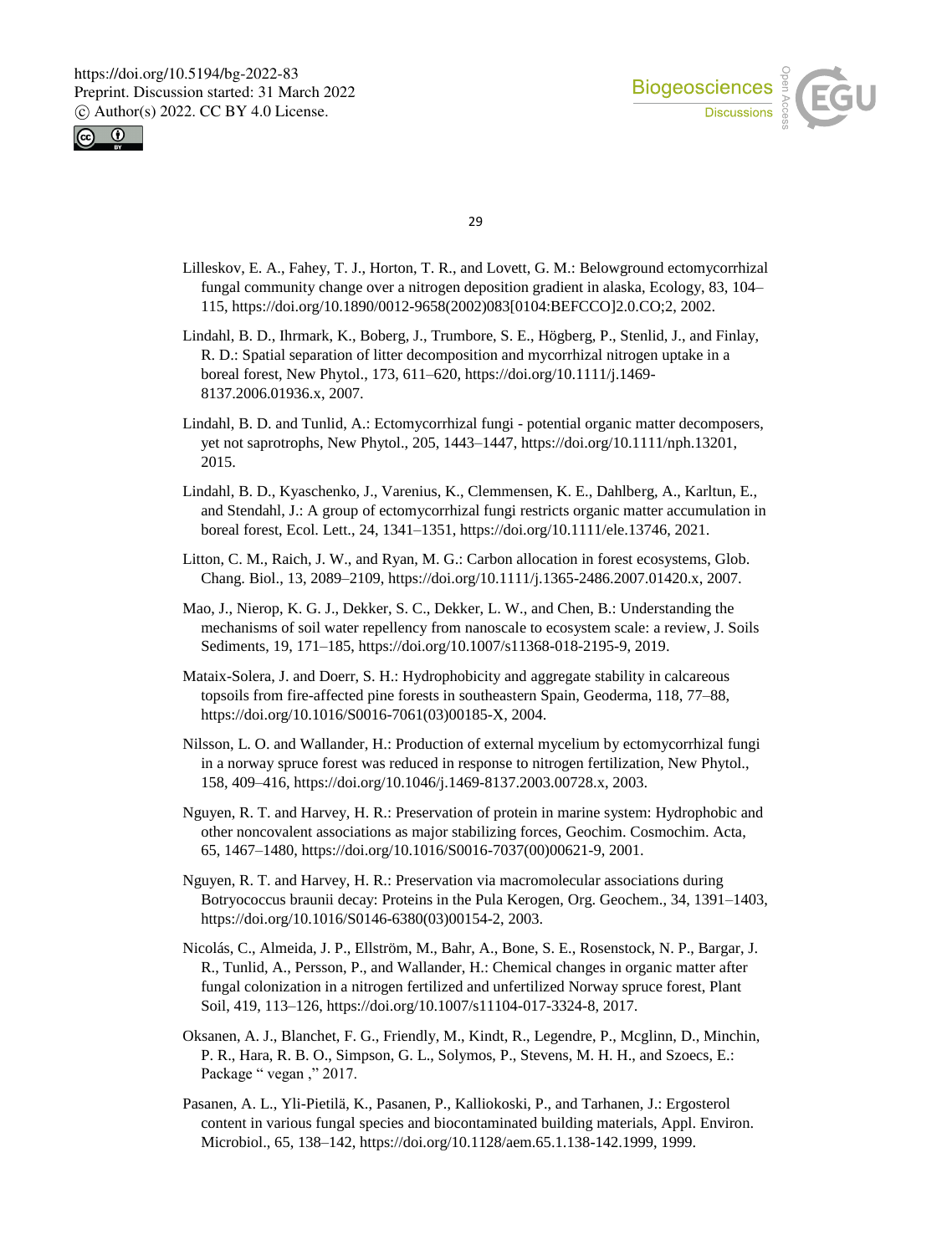



- Parrent, J. L. and Vilgalys, R.: Biomass and compositional responses of ectomycorrhizal fungal hyphae to elevated CO2 and nitrogen fertilization, New Phytol., 176, 164–174, https://doi.org/10.1111/j.1469-8137.2007.02155.x, 2007.
- Rillig, M. C., Mardatin, N. F., Leifheit, E. F., and Antunes, P. M.: Mycelium of arbuscular mycorrhizal fungi increases soil water repellency and is sufficient to maintain water-stable soil aggregates, Soil Biol. Biochem., 42, 1189–1191, https://doi.org/10.1016/j.soilbio.2010.03.027, 2010.
- Schurig, C., Smittenberg, R. H., Berger, J., Kraft, F., Woche, S. K., Goebel, M. O., Heipieper, H. J., Miltner, A., and Kaestner, M.: Microbial cell-envelope fragments and the formation of soil organic matter: A case study from a glacier forefield, Biogeochemistry, 113, 595– 612, https://doi.org/10.1007/s10533-012-9791-3, 2013.
- Shah, F., Schwenk, D., Nicolás, C., Persson, P., Hoffmeister, D., and Tunlid, A.: Involutin is an Fe3+ reductant secreted by the ectomycorrhizal fungus Paxillus involutus during Fenton-based decomposition of organic matter, Appl. Environ. Microbiol., 81, 8427–8433, https://doi.org/10.1128/AEM.02312-15, 2015.
- Schloss, P. D., Westcott, S. L., Ryabin, T., Hall, J. R., Hartmann, M., Hollister, E. B., Lesniewski, R. A., Oakley, B. B., Parks, D. H., Robinson, C. J., Sahl, J. W., Stres, B., Thallinger, G. G., Van Horn, D. J., and Weber, C. F.: Introducing mothur: Open-source, platform-independent, community-supported software for describing and comparing microbial communities, Appl. Environ. Microbiol., 75, 7537–7541, https://doi.org/10.1128/AEM.01541-09, 2009.
- Šimon, T., Javůrek, M., Mikanová, O., and Vach, M.: The influence of tillage systems on soil organic matter and soil hydrophobicity, Soil Tillage Res., 105, 44–48, https://doi.org/10.1016/j.still.2009.05.004, 2009.
- Schreiner, T., Hildebrandt, U., Bothe, H., and Marner, F. J.: Chemical and biological characterization of corticrocin, a yellow pigment formed by the ectomycorrhizal fungus Piloderma croceum, Zeitschrift fur Naturforsch. - Sect. C J. Biosci., 53, 4–8, https://doi.org/10.1515/znc-1998-1-203, 1998.
- Smith, SE., Read DJ.: Mycorrhizal Symbiosis 3rd edn. Academic Press, London, 2008.
- Taylor, A. F. S., Martin, F., and Read, D. J.: Fungal Diversity in Ectomycorrhizal Communities of Norway Spruce [Picea abies (L.) Karst.] and Beech (Fagus sylvatica L.) Along North-South Transects in Europe, 142, 343–365, https://doi.org/10.1007/978-3-642- 57219-7\_16, 2000.
- Tedersoo, L., Suvi, T., Jairus, T., and Kõljalg, U.: Forest microsite effects on community composition of ectomycorrhizal fungi on seedlings of Picea abies and Betula pendula, Environ. Microbiol., 10, 1189–1201, https://doi.org/10.1111/j.1462-2920.2007.01535.x, 2008.
- Tedersoo, L., May, T. W., and Smith, M. E.: Ectomycorrhizal lifestyle in fungi: global diversity, 2009.Teste, F. P., Lieffers, V. J., and Strelkov, S. E.: Ectomycorrhizal community responses to intensive forest management: Thinning alters impacts of fertilization, Plant Soil, 360, 333–347, https://doi.org/10.1007/s11104-012-1231-6, 2012